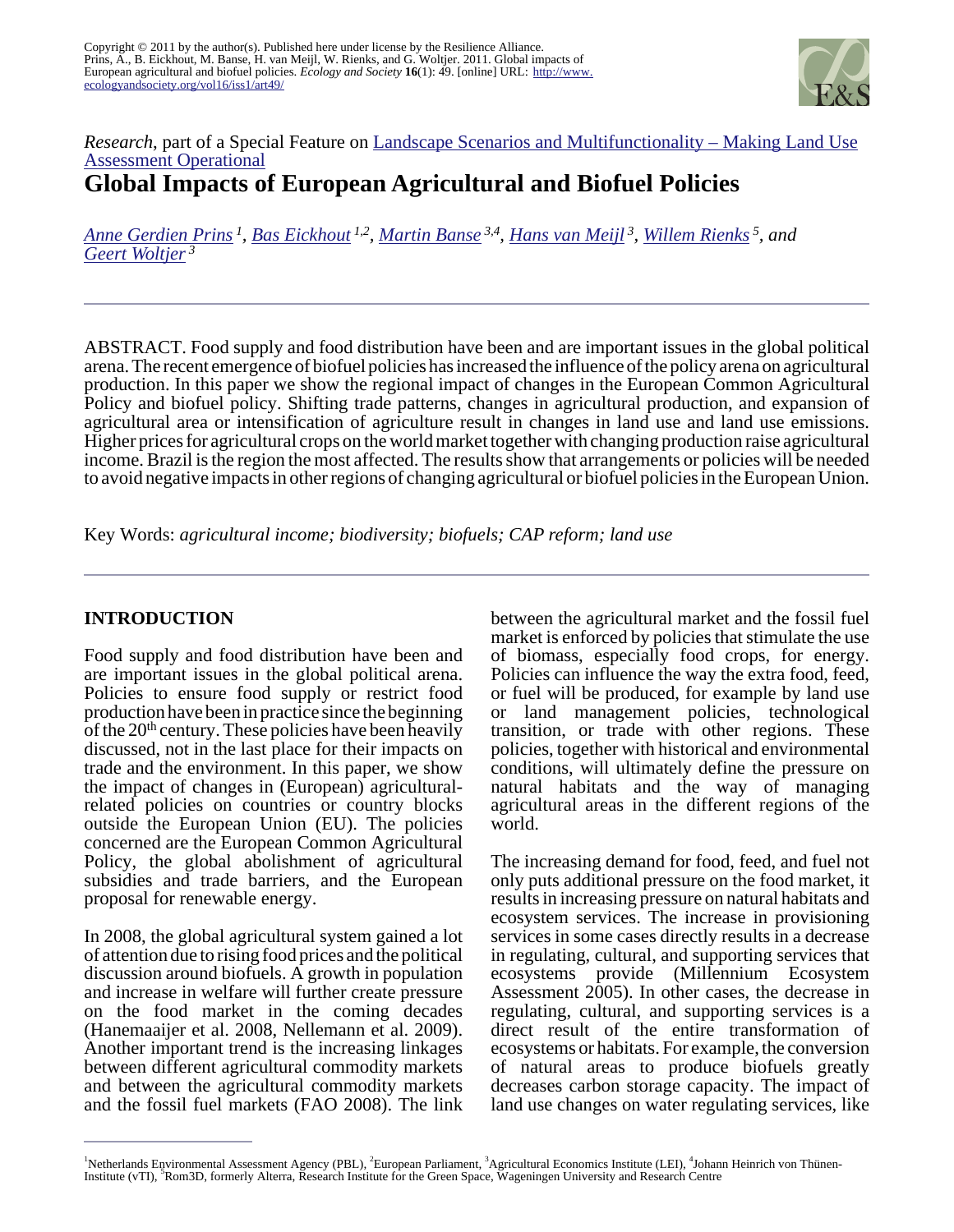evapotranspiration and water retention, are other examples (Douglas et al. 2005).

Clearly, the European Union, as an important player in several agricultural commodity markets, with its Common Agricultural Policies (CAP) and proposals for energy policies (EC 2008), plays a pivotal role in the current debate on agriculture and food prices. However, the discussions on impacts of European policies are usually restricted to the European level (Nowicki et al. 2006). Global trade liberalization studies usually focus on impacts of full trade liberalization in all regions, and hardly distinguish impacts of regional policies or address environmental issues (Van Meijl and Van Tongeren 2002, Francois et al. 2005, Hertel and Keeney 2006). When environmental impacts are addressed, no specific attention is given to the impact of European policies (Eickhout et al. 2007).

This paper focuses on the impacts of European agricultural and biofuel policies on agri-economic and environmental indicators in regions outside the EU. For this analysis, we use a global modeling framework that links economic and environmental models. This framework has been developed in the context of the Eururalis project (Van Meijl et al. 2006, Eickhout et al. 2008b). Although the core of the Eururalis modeling framework lies within Europe (Verburg et al. 2008), the project explicitly aims at providing insights into the EU in the context of the rest of the world (Westhoek et al. 2006, Banse et al. 2008). The second version of the Eururalis modeling framework was released recently (Eickhout and Prins 2008, Rienks 2008).

## **METHODS**

## **Modeling framework**

The Eururalis modeling framework links three models (Klijn et al. 2005, Eickhout and Prins 2008, Rienks et al. 2008, Verburg et al. 2008): LEITAP, IMAGE, and CLUE-s. In this way, social-economic indicators and biophysical indicators can be taken into account in the analysis. Additionally, different scales from the global level to the km<sup>2</sup>-level within the European Union are linked.

LEITAP, based at the Agricultural Economics Research Institute (LEI), is a general equilibrium model at world level. It assesses demand, supply, and trade of agricultural products, industry, and

services based on expected economic growth (GDP), demographic developments, technological developments, and policy changes. Based on the standard GTAP model (Hertel 1997), LEITAP has especially been extended in the agricultural sector (Van Meijl et al. 2006). Land-supply curves have been implemented in LEITAP, and take into account limited land availability and land heterogeneity (Eickhout et al. 2008b). In addition to its use in the agricultural sector, LEITAP has been used to assess production, trade, and consumption related to industry and services. The petroleum sector of LEITAP has been extended to enable the use of agricultural products like wheat, maize, and sugar as intermediate inputs (Woltjer et al. 2007). This feature allows biofuel policies to be assessed by accounting for impacts on land use, environment, and other food-related products.

IMAGE, based at the Netherlands Environmental Assessment Agency (MNP, formerly RIVM), is an Integrated Assessment Model. It was originally set up to analyze climate change (Rotmans 1990). Land use change plays an important role, and was incorporated in an early stage (Alcamo 1994, Alcamo et al. 1999, IMAGE Team 2001, MNP 2006). Within the Eururalis framework, IMAGE has been used to analyze the impact of the policy options on biophysical processes. This includes the impact of economic results of the policy options as calculated by LEITAP (for example, agricultural production) on biophysical processes (for example, land use change and related emissions). IMAGE simulates the land use system at a global grid level  $(0.5 \text{ by } 0.5 \text{ degrees})$ , leading to land-specific CO<sub>2</sub> emissions and sequestration, and other land-related emissions, like  $CH_4$  from animals and N<sub>2</sub>O from fertilizer use (MNP 2006). Feedbacks of  $CO<sub>2</sub>$ concentrations and climate change on the agricultural sector and natural biomes are modeled within IMAGE (Leemans et al. 2002).

CLUE-s, based at Wageningen University (WUR), is a spatially explicit land use dynamics model. Within the Eururalis project, this model covers the biophysical indicators in the countries within the European Union (Verburg et al. 2002, Verburg et al. 2004). CLUE-s simulates land use change at a high spatial resolution within Europe, taking into account spatial and environmental policies. Land requirements and location suitabilities define the competitive capacity of different land use types at a specific location. Additionally, specific characteristics of land use types that influence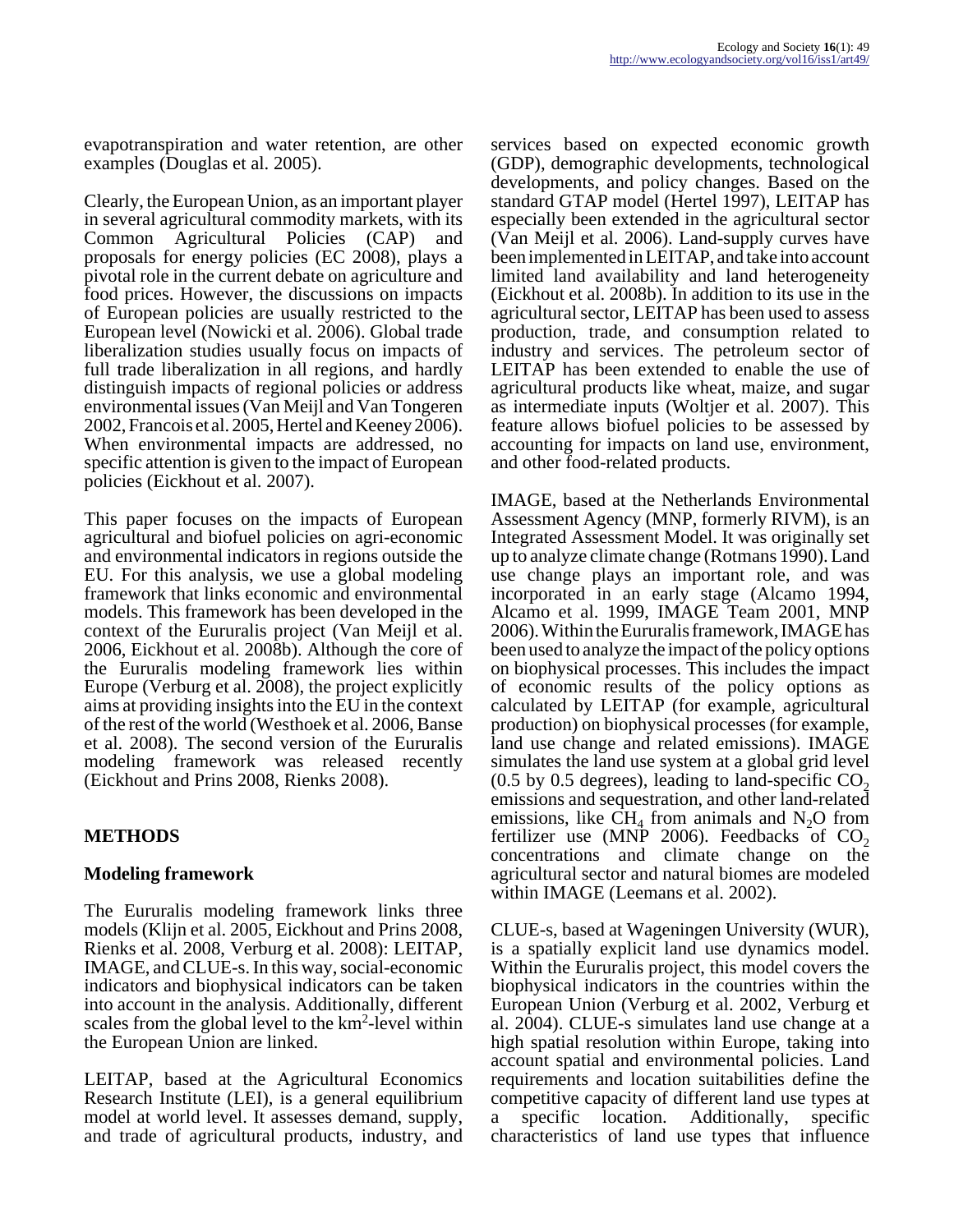conversion are taken into account, e.g., a specification of plausible conversions (Verburg et al. 2002, Verburg et al. 2008).

LEITAP and IMAGE are linked to each other through agricultural production and changes in productivity due to management, climate change, and allocation (Fig. 1). Growth in agricultural productivity due to research and development is taken into account as an exogenous factor based on projections that were elaborated in the FAO publication *World Agriculture towards 2015/2030* (Bruinsma 2003). Change in agricultural production is calculated by LEITAP, and results have been used by IMAGE instead of its Agricultural Demand Module (MNP 2006). Within LEITAP, a nested structure for agricultural factor inputs has been used. This allows the model to substitute land, labor, and capital with each other in order to produce demand. The land market is explicitly modeled by using a land supply curve in LEITAP (Fig. 2) in order to express the finiteness and heterogeneity of this factor. The land supply curve is based on grid cell information of IMAGE and describes the amount of land available for agricultural expansion in a region, and its price. The price is derived from the potential productivity in the specific grid cells of a region. The marginal costs of expanding agriculture in land-scarce countries (like China) are higher than in land-abundant countries like Canada (Eickhout et al. 2006). LEITAP can shift towards the use of more capital and labor for agricultural production instead of land. The use of capital and labor is expressed by the management factor. This factor is fed into IMAGE, adapting the exogenous management factor of each region and each agricultural activity to their developments in LEITAP.

IMAGE allocates the agricultural land needed according to the production and productivity change in each region in LEITAP and takes into account the actual productivity of each grid cell. Due to expansion of agricultural area, average crop yields in each region change. The correction of average yields and changes in yields due to climate change are fed back to LEITAP.

Afterwards, changes in agricultural area at the level of individual European countries are used by CLUE-s to allocate land use in Europe. Since the analysis in this paper shows the impacts of European policies on the rest of the world, only results of LEITAP and IMAGE have been used for this article. Therefore, the energy sector in LEITAP has been extended based on the GTAP-E approach (Burniaux and Truong 2002). The GTAP-E model aggregates all energy-related inputs for the petrol sector, like gas and oil, in a nested structure on the value added side. These energy inputs can be substituted or complemented with capital, ending in a capitalenergy composite at the highest level (Fig. 3, left panel). In order to implement the biofuels, the nested structure of non-coal products in LEITAP has been split into fuel and gas. The fuel aggregate consists of vegetable oil, oil, petroleum products, and ethanol (Fig. 3, right panel), in which ethanol is an aggregate of sugar-beet/cane and cereals. Second generation biofuel crops (or woody biofuel crops) are not taken into account in this analysis. The nested Constant Elasticity of Substitution structure implies that necessary variables of the demand for biofuels are the relative price developments of crude oil versus the development of agricultural prices. Also important is the initial share of biofuels in the production of fuel. A higher share implies a lower elasticity and a larger impact on the oil markets. Finally, the values of the various substitution elasticities ( $\sigma_{\text{Fuel}}$  and  $\sigma_{\text{Ethanol}}$ ) are crucial. These represent the degree of substitutability between crude oil and biofuel crops. The values of the elasticity of substitution are taken from Birur et al. (2008). The mandatory blending target of the EU directive has been implemented by giving a subsidy to the petrol industry, which lowers the costs of biofuel products. This is modeled as an endogenous variable which varies between EU countries. To make this a budget neutral subsidy, it is counterfinanced by an end-user tax on petrol consumption (Woltjer et al. 2007).

#### **Scenarios**

The scenarios calculated were built on the scenario approach of the Eururalis project (Westhoek et al. 2006, Eickhout and Prins 2008) (Table 1). The Baseline scenario for this article was derived from the Global Economy scenario, and all assumptions about GDP, population, and productivity growth remained unchanged. Assumptions about policy changes deviated from policy changes of the Global Economy scenario. The Global Economy scenario is an elaboration of one of the four emission scenarios of the Intergovernmental Panel on Climate Change, as published in its Special Report on Emission Scenarios (Nakicenovic 2000). In the Baseline scenario, all agricultural policies were kept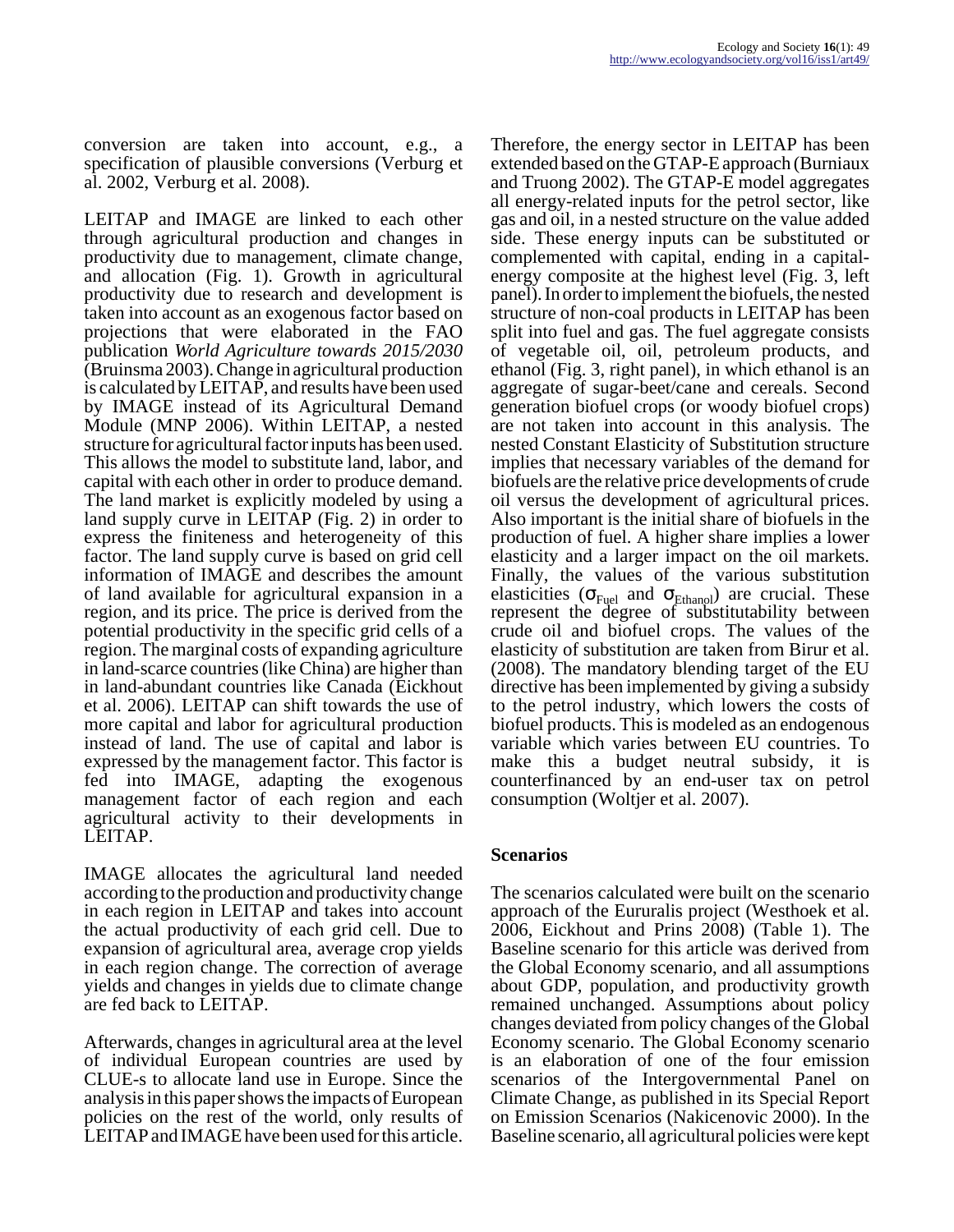



constant, e.g., import tariffs, export tariffs, and consumption subsidies were retained. Bilateral trade agreements, however, were not incorporated into the Baseline.

The first three scenarios analyzed the consequences of different agricultural policy options. Under the Baseline scenario, constant support to agriculture<br>was assumed. Under CAP Liberalization. was assumed. Under CAP Liberalization, agricultural support was reduced stepwise for the EU, and under Global Liberalization, agricultural support was also cut outside the EU. All three

scenarios assumed no mandatory blending of biofuels.

In the third policy scenario, the implementation of the EU Biofuels Directive was applied as an example of a mandatory blending obligation, and it illustrated the consequences of this biofuel policy on the national and international markets for agrifood products. In the Biofuel Ambition, a blending shares of 5.75% was applied in 2010 in each EU member state.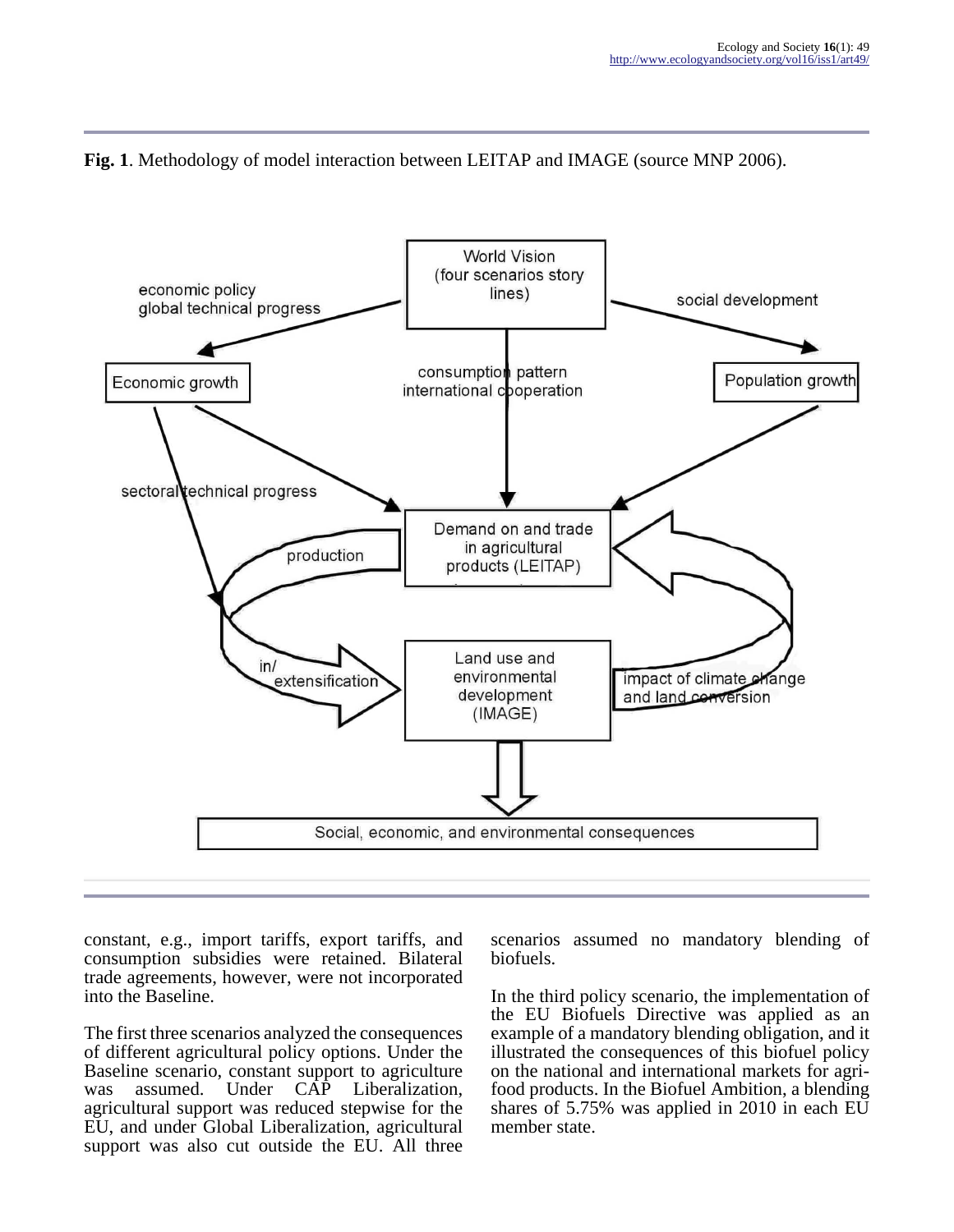

**Fig. 2**. Land supply curve determining land conversion and land rental rate (source MNP 2006).

The crude oil price was assumed to be 26 USD/bbl in 2001. For the period 2001–2010, a trend that follows the development between 2001 and 2004 with an annual increase of around 12% was assumed. From 2010 to 2030, the growth rates are smaller. The time frame of the simulations was 2000 to 2030, and the results are shown at a global regional level (Table 2).

## **Indicators**

The indicators used to show the impacts of the policy options were derived from IMAGE and LEITAP. Agricultural income and agricultural employment are results of LEITAP. Agricultural employment depends on changes in agricultural production, labor productivity, substitution of labor by other endowments, and demand for labor in other sectors. Agricultural income was calculated as revenue of agricultural sectors less intermediate production (i.e., value added) plus agricultural subsidies net of taxes. The intensity of agriculture, i.e., the management factor, was derived from the combination LEITAP-IMAGE (section *Modeling Framework*). It is an indicator for the use of inputs that increase production per hectare, e.g., fertilizers, pesticides, or mechanization. The indicators agricultural land, natural forests, and natural grasslands are all outputs of IMAGE. These indicators are driven by changes in agricultural production, agricultural intensity, and climate change. Finally, the  $CO<sub>2</sub>$  balance was calculated within IMAGE for each grid cell. Each grid cell was divided into seven major C pools, in plants and in

the soil (Klein Goldewijk et al. 1994). Climatic parameters, land cover, and atmospheric C concentrations determine the result of the C fluxes. In the scenarios analyzed here, land cover changes especially played an important role.

# **BASELINE RESULTS**

The Baseline is a continuation of the year 2000 and shows an increase in total crop and animal production by 69% and 76%, respectively, towards 2030 (Table 3). This is a result of increasing world population, which just passes 8 billion people in 2030, and increasing wealth. Increasing wealth for people with low incomes results in a shift in their diet towards more meat. Globally, GDP per capita (in Purchasing Power Parity) increases by 54% towards 2030. Major expansion of agricultural production takes place in Sub-Saharan Africa, Latin America (Brazil and the Rest of Latin America), and Asia. Several reasons underlie this development. One reason is that changes in diets and population are most pronounced in these regions. Another reason is that the Baseline does not take into account bilateral trade agreements. Because these include import tariffs for Brazilian beef, beef import will increase more than could be expected using current tariffs. Beef production in Brazil doubles in the Baseline, and the production of sugar in Sub-Saharan Africa increases by more than 300%, for which high import tariffs at the border of the European Union exist. The decrease in sugar production in the EU15 (i.e., the 15 countries that entered the European Union before 2004) is also a consequence. Oil crops are increasingly produced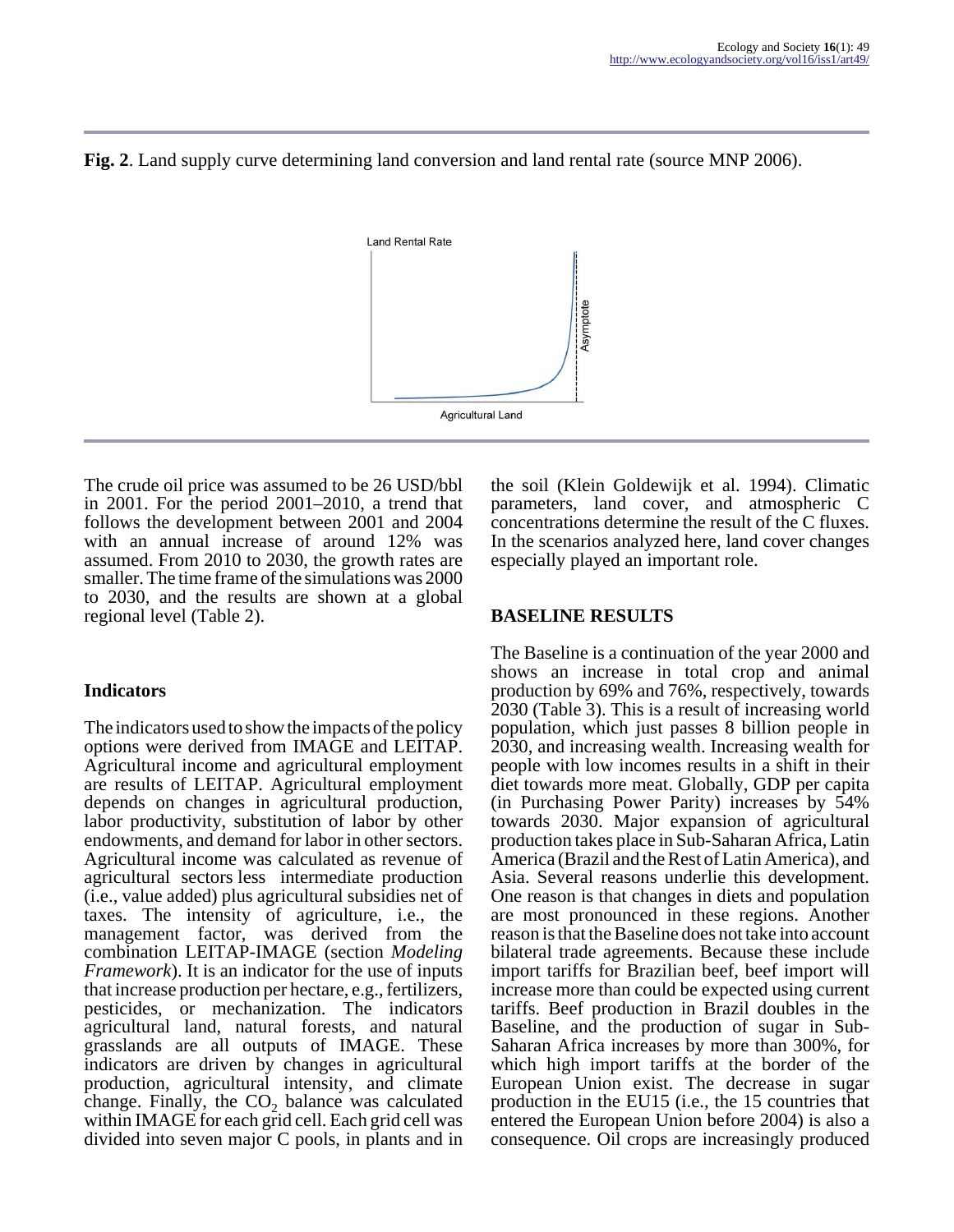## **Fig. 3**. Input structure of biofuel production in LEITAP.



in Brazil and the USA, and are exported to Asia, mainly to China. Total agricultural area increases by 19% in 2030 compared to 2000. Sub-Saharan Africa accounts for 60% of this expansion. World market prices are decreasing for all specified commodities. Increase in agricultural production and land expansion is comparable to the results of the FAO outlook towards 2015/2030 (Bruinsma 2003).

## **IMPACTS OF AGRICULTURAL TRADE LIBERALIZATION**

In this section, we compare the CAP Liberalization option and the Global Liberalization option with the Baseline to indicate the impacts of agricultural policy. Abolishment of subsidies on land, labor, or inputs, for example, and removal of trade barriers result in changes in real world prices and a shift in production locations across world regions. Table 4 shows the impacts for beef, temperate cereals, sugar, maize, and oil crops. Production locations of these

agricultural products are particularly impacted by the two policy options. Growth in real world prices of these products towards 2030 is shown in Fig. 4.

In the CAP Liberalization option, only farmers within the European Union have to produce without any subsidy, whereas in the Global Liberalization options, everyone in the agricultural sector has to deal with the abolishment of subsidies. Therefore, production of temperate cereals, maize, and sugar in the EU is less affected in the Global Liberalization option than in the CAP Liberalization option (Table 4). The abolishment of direct income support plays an important role in the decrease of the European temperate cereal, maize, and oil crop production and the increase in other regions. The abolishment of subsidies on land in the USA is the most important reason for the decreasing production of these commodities in High Income Countries in the Global Liberalization option. The world market prices of temperate cereals, maize, and oil crops increase in the Global Liberalization option compared to the Baseline by 11%, 10%, and 7%, respectively.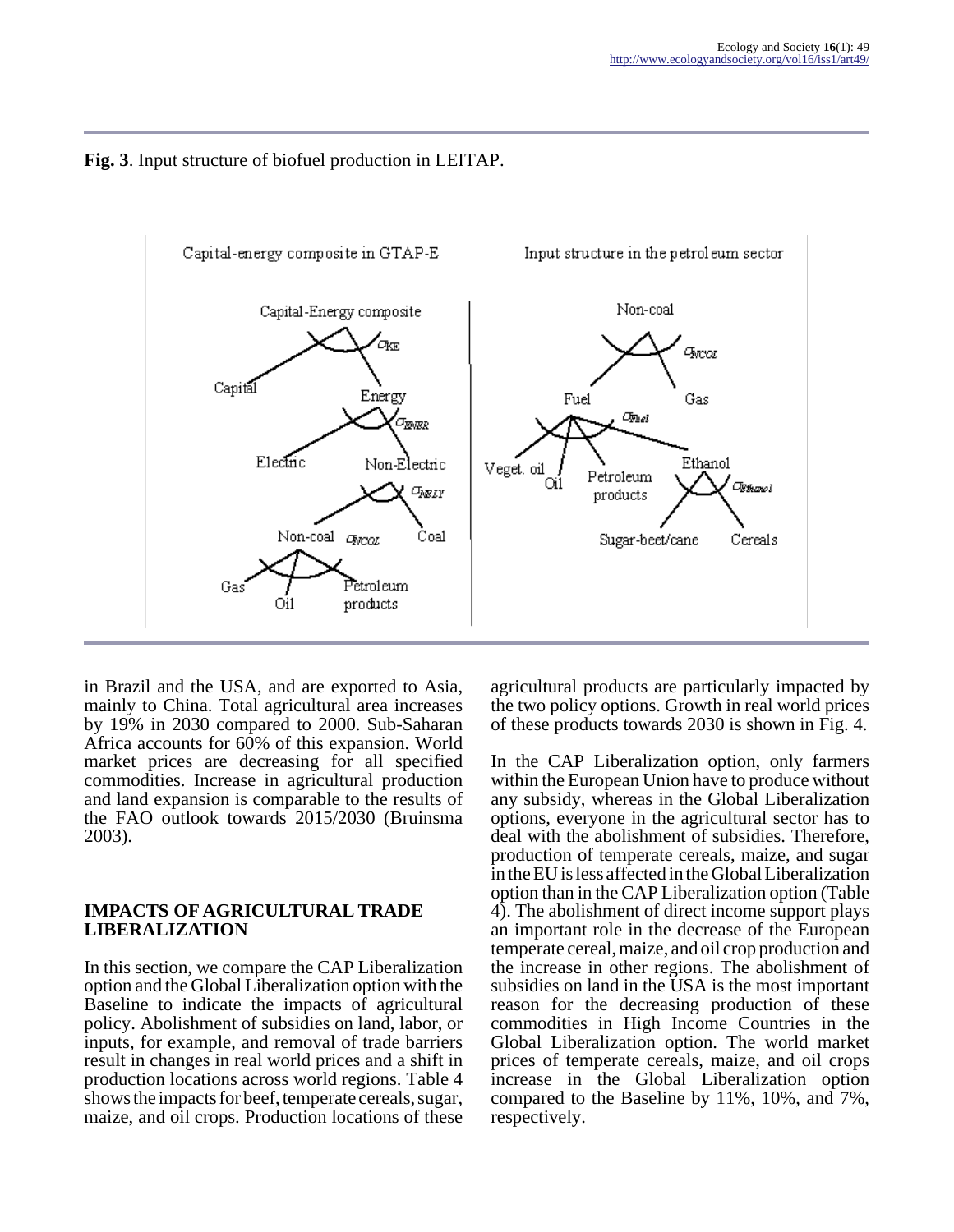# **Table 1.** Scenario assumptions under different scenarios.

| <b>Baseline</b>                                                                                        |                                                                                                                                                                                                                                                                        |
|--------------------------------------------------------------------------------------------------------|------------------------------------------------------------------------------------------------------------------------------------------------------------------------------------------------------------------------------------------------------------------------|
| Trade policies<br>Domestic support in agriculture<br>Production quotas<br><b>Biofuels</b><br>Set aside | Constant policies<br>Constant policies<br>Constant policies<br>No blending obligations<br>Constant policies                                                                                                                                                            |
| $CAP^{\dagger}$ Liberalization (CL)                                                                    |                                                                                                                                                                                                                                                                        |
| Trade policies                                                                                         | Stepwise reduction of price support in the European Union (EU)<br>• 2010: 25% reduction compared with 2001<br>• 2020: 50% reduction compared with 2010<br>• 2030: abolished                                                                                            |
| Domestic support in agriculture                                                                        | CAP reform 2003: full decoupling<br>• For the European Union only<br>· 2010: 25% reduction of domestic support, new EU member states'<br>domestic agricultural support agreed by EU minus 25% reduction<br>• 2020: 50% reduction compared to 2010<br>• 2030: abolished |
| Production quotas<br><b>Biofuels</b><br>Set aside                                                      | 2020: abolished in the EU<br>No blending obligations<br>Abolished in EU15 in 2010, never introduced in New Member States                                                                                                                                               |
| <b>Global Liberalization (GL)</b>                                                                      |                                                                                                                                                                                                                                                                        |
| Trade policies                                                                                         | Stepwise reduction of price support and import tariffs at global level<br>• 2010: 25% reduction compared with 2001<br>• 2020: 50% reduction compared with 2010<br>• 2030: abolished                                                                                    |
| Domestic support in agriculture                                                                        | For the EU as under "CAP Liberalization"<br>For non-EU countries<br>• 2010: 25% reduction compared with 2001<br>• 2020: 50% reduction compared with 2010<br>• 2030: abolished                                                                                          |
| Production quotas<br><b>Biofuels</b><br>Set aside                                                      | As under "CAP Liberalization"<br>As under "CAP Liberalization"<br>As under "CAP Liberalization"                                                                                                                                                                        |
| <b>Biofuel Ambition (GL+BA)</b>                                                                        |                                                                                                                                                                                                                                                                        |
| Trade policies<br>Domestic support in agriculture<br>Production quotas<br><b>Biofuels</b><br>Set aside | As under "Global Liberalization"<br>As under "Global Liberalization"<br>As under "Global Liberalization"<br>Biofuel share in transportation fuel 5.75% in 2010<br>As under "Global Liberalization"                                                                     |

†CAP: Common Agricultural Policies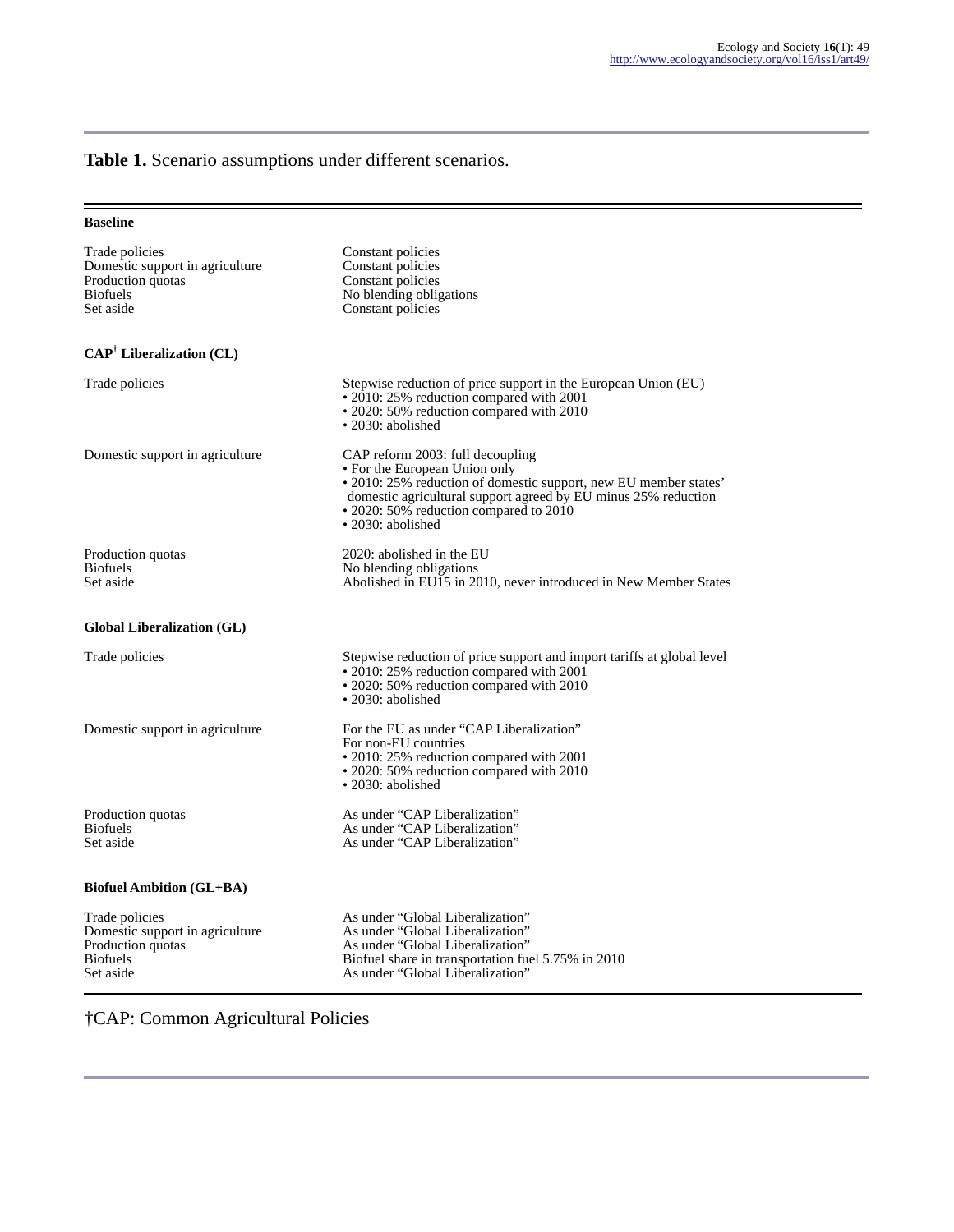| $EU15\dagger$                | Austria, Belgium, Denmark, Finland, France, Germany, Greece, Ireland, Italy,<br>Luxembourg, Netherlands, Portugal, Spain, Sweden, UK (all member states that<br>entered the European Union before 2004) |
|------------------------------|---------------------------------------------------------------------------------------------------------------------------------------------------------------------------------------------------------|
| EU12                         | Bulgaria, Cyprus, Czech republic, Estonia, Hungary, Latvia, Lithuania, Malta,<br>Poland, Romania, Slovenia, Slovakia (all member states that entered the European<br>Union after 2004)                  |
| <b>High Income Countries</b> | Organisation for Economic Co-operation and Development (OECD) countries except<br>EU27                                                                                                                  |
| Sub-Saharan Africa           | African countries beyond the Sahara, excl. Republic of South Africa                                                                                                                                     |
| <b>Brazil</b>                | Brazil                                                                                                                                                                                                  |
| <b>Rest of Latin America</b> | Central and South America, except for Brazil                                                                                                                                                            |
| Asia                         | South and South Eastern Asia, except for China                                                                                                                                                          |
| China                        | China                                                                                                                                                                                                   |
| <b>Former Soviet Union</b>   | <b>Former Soviet Union</b>                                                                                                                                                                              |
| †EU: European Union          |                                                                                                                                                                                                         |

The sugar market in the EU is highly protected by import quota. In the CAP Liberalization scenario, the abolishment of this quota causes a substantial increase in import of sugar to the EU. The real world market price of sugar decreases (Fig. 4). Especially, the Rest of Latin America, Sub-Saharan Africa, and Brazil export sugar for European consumption, almost twice the amount of the Baseline. In the Global Liberalization option, the abolishment of import tariffs on sugar in High Income Countries (USA) causes a decrease in the production of sugar in this region, which is set off by an increase in the production and export of sugar in the Rest of Latin America and Brazil.

In the CAP Liberalization option, beef production in the EU15 is especially affected by the full decoupling, which leads to more European import of beef from Brazil. Thirty percent of the increased beef production in Brazil in the CAP Liberalization option is exported to Europe. Real market price of beef within Brazil increases strongly in the CAP Liberalization option compared to the Baseline. The world market price of beef increases up to 6% in the Global Liberalization option.

The shifts in agricultural production towards other regions will impact land use and related socioeconomic and environmental indicators. The agricultural sector and the rural population profit from higher income and employment. On the other hand, changes in land use and land management affect the environment and biodiversity. Intensification of agriculture can harm the environment due to the leaching of nutrients and use of chemicals but at the same time results in a decline in the area needed for agriculture. The spider diagrams in Fig. 5 show the trade-off between those socioeconomic and environmental indicators. Since the impacts of the two policy options are concentrated in EU15, EU12, High Income Countries, and Brazil, these regions are shown.

In the EU15, a positive trade-off towards natural grasslands and forests occurs in both policy scenarios. The decrease in agricultural production compared to the Baseline drives abandonment of agricultural land; therefore, more area is left for natural areas. The grasslands are especially allocated in the Mediterranean area, where the additional abandonment, compared to the Baseline,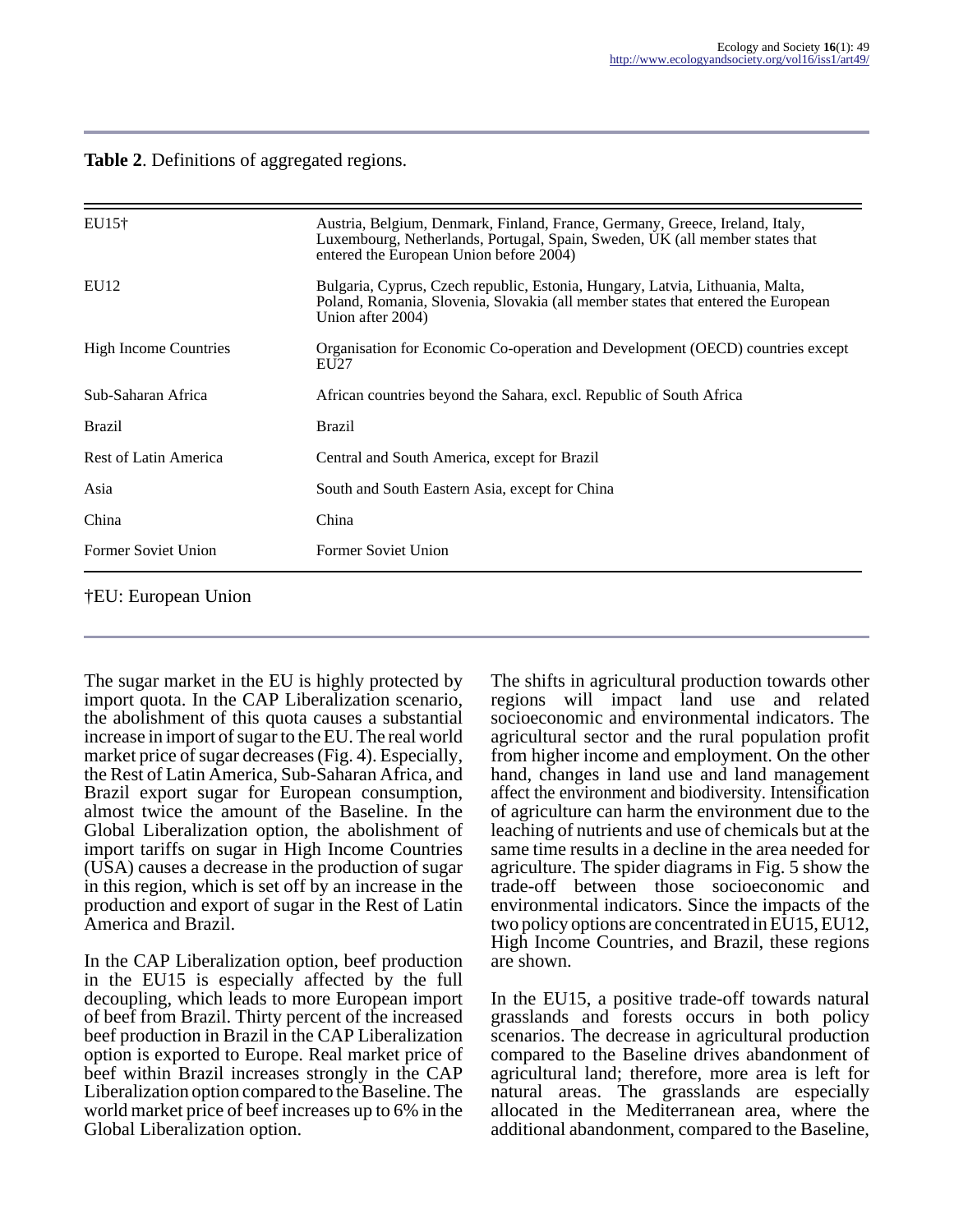|                                  | Beef   | Temperate<br>cereals | Sugar  | Maize  | Oil crops | Total crop<br>products | Total animal<br>products |
|----------------------------------|--------|----------------------|--------|--------|-----------|------------------------|--------------------------|
| Production (volume) <sup>†</sup> |        |                      |        |        |           |                        |                          |
| <b>EU15</b>                      | 4%     | 42%                  | $-18%$ | 32%    | 36%       | 37%                    | 5%                       |
| EU12                             | 57%    | 21%                  | 29%    | 30%    | 35%       | 27%                    | 15%                      |
| <b>HIC</b>                       | 36%    | 77%                  | 9%     | 68%    | 119%      | 75%                    | 40%                      |
| SSA                              | 286%   | 179%                 | 334%   | 183%   | 176%      | 173%                   | 309%                     |
| <b>Brazil</b>                    | 104%   | 175%                 | 94%    | 173%   | 151%      | 135%                   | 114%                     |
| <b>RLA</b>                       | 91%    | 73%                  | 89%    | 71%    | 68%       | 65%                    | 94%                      |
| Asia                             | 122%   | 70%                  | 178%   | 83%    | 127%      | 66%                    | 177%                     |
| China                            | 90%    | 64%                  | 79%    | 77%    | 54%       | 47%                    | 78%                      |
| <b>FSU</b>                       | 47%    | 28%                  | 50%    | 39%    | 47%       | 30%                    | 50%                      |
| World                            | 75%    | 56%                  | 60%    | 79%    | 103%      | 69%                    | 76%                      |
| Market prices                    |        |                      |        |        |           |                        |                          |
| World                            | $-26%$ | $-24%$               | $-14%$ | $-25%$ | $-17%$    |                        |                          |

**Table 3**. Changes in production and market prices in the Baseline of beef, temperate cereals, sugar, maize, and oil crops and for the aggregates "total crop products" and "total animal products" (2030 relative to 2000).

†EU: European Union; HIC: High Income Countries; SSA: Sub-Saharan Africa; RLA: Rest Latin America; FSU: Former Soviet Union

mostly takes place. The change in suitability for agriculture due to climate change in these areas drives this process. Besides abandonment, the use of inputs in agriculture is less. On the other hand, the income of the agricultural sector decreases by 40% compared to the Baseline results. Agricultural employment slightly decreases compared to the Baseline.

In the new EU-member states (EU12), the situation is different since these countries entered the EU within the scenario period. Therefore, the introduction of the subsidies in the Common Agricultural Policies results in more than a tripling of the agricultural income in this region in the Baseline. Abolishment of these subsidies in the CAP Liberalization scenario and the Global Liberalization scenario accordingly results in a 55% decrease in

agricultural income in both scenarios. The impacts of the liberalization scenarios on natural areas and agricultural employment are nihil. Finally, the management of agriculture is less intense in the liberalization scenarios compared to the Baseline.

Due to the current domestic agricultural policies, the impact of CAP abolishment in High Income Countries is very low. The impact of the Global Liberalization scenario is positive for the environment because it results in a small increase in natural forest and grassland areas. On the other hand, it is negative because intensity of agriculture management is increasing. Both processes are especially driven by the abolishment of land-related subsidies. This abolishment also causes the decrease in income of the agricultural sector compared to the Baseline. Finally, the decrease in production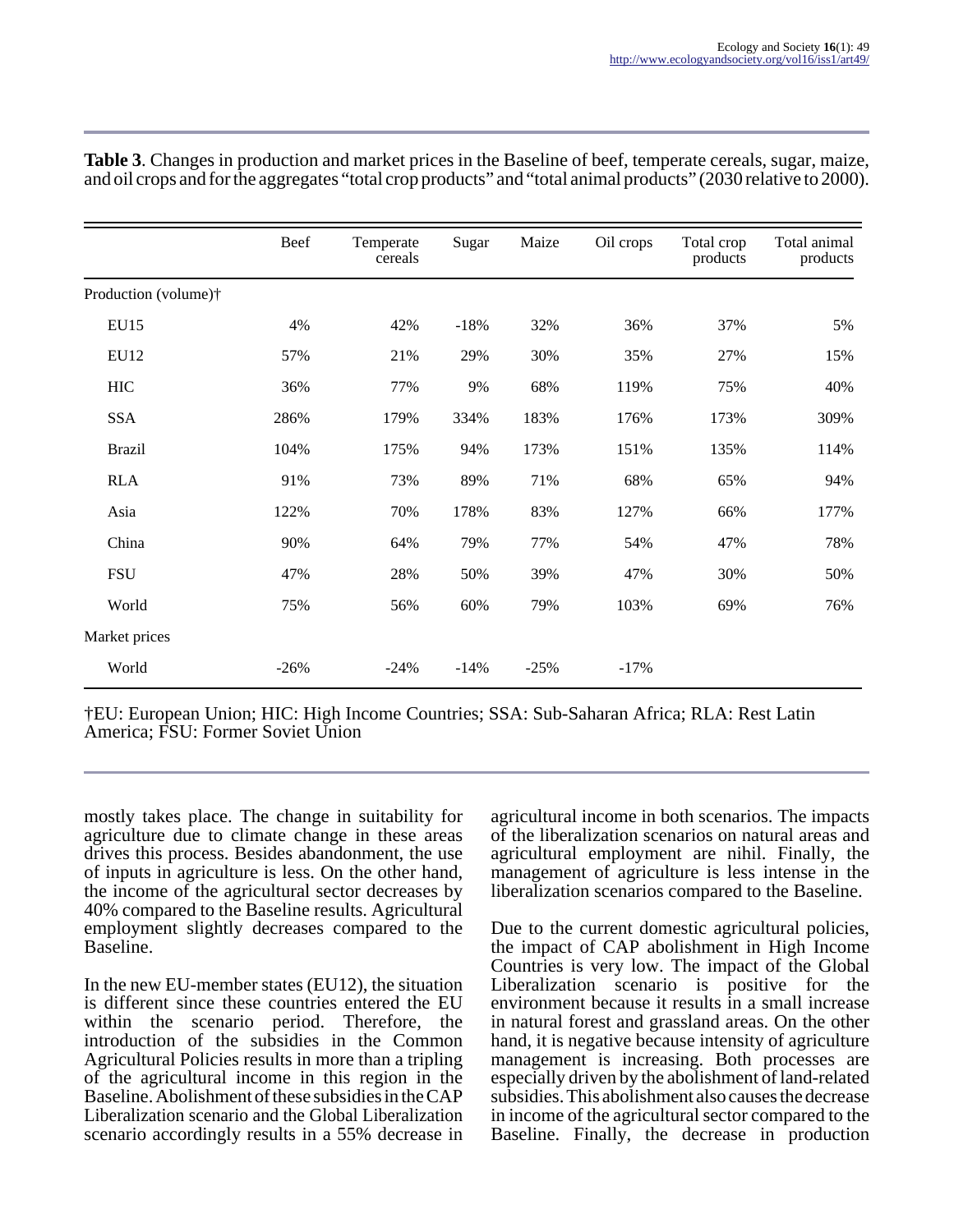|               | Beef    |           |             | Temperate cereals |        |             | Sugar          |        |             | Maize  |        |             | Oil crops |        |                    |
|---------------|---------|-----------|-------------|-------------------|--------|-------------|----------------|--------|-------------|--------|--------|-------------|-----------|--------|--------------------|
|               | CL      | <b>GL</b> | $GL+$<br>BA | CL                | GL     | $GL+$<br>BA | CL             | GL     | $GL+$<br>BA | CL     | GL     | $GL+$<br>BA | CL        | GL     | $GL+$<br><b>BA</b> |
| EU15‡         | $-22%$  | $-26%$    | $-26%$      | $-14%$            | $-10%$ |             | $-12\% -158\%$ | $-60%$ | $-55%$      | $-17%$ | $-12%$ | $-6\%$      | $-20%$    | $-21%$ | $-13%$             |
| EU12          | $-11\%$ | $-27%$    | $-27%$      | $-3%$             | $-4%$  | $-5%$       | $-48%$         | $-33%$ | $-31%$      | $-6\%$ | $-7%$  | $-2\%$      | $-3%$     | 0%     | 7%                 |
| <b>HIC</b>    | $-1\%$  | $-3%$     | $-3%$       | 2%                | $-18%$ | $-18%$      | 2%             | $-9%$  | $-8%$       | 2%     | $-18%$ | $-17%$      | 1%        | $-15%$ | $-14%$             |
| <b>SSA</b>    | 3%      | $-1\%$    | $-1\%$      | 5%                | $-2%$  | $-1\%$      | 11%            | 14%    | 18%         | 1%     | $-2%$  | $-2\%$      | 0%        | 26%    | 27%                |
| <b>Brazil</b> | 44%     | 36%       | 36%         | 4%                | 5%     | 4%          | 20%            | 60%    | 62%         | 6%     | $-4%$  | 8%          | $-3%$     | 10%    | 14%                |
| <b>RLA</b>    | 1%      | $-4%$     | $-4%$       | 4%                | 9%     | 9%          | 21%            | 53%    | 57%         | 4%     | 2%     | 5%          | 2%        | 12%    | 13%                |
| Asia          | 1%      | $-9%$     | $-9%$       | 2%                | $-5%$  | $-5%$       | 1%             | $-2\%$ | $-2%$       | 1%     | $-5%$  | $-5%$       | 0%        | $-7%$  | $-7\%$             |
| China         | 0%      | 0%        | 0%          | 0%                | $-3%$  | $-3%$       | 4%             | $-55%$ | $-54%$      | 0%     | $-3%$  | $-3%$       | 0%        | $-6%$  | $-5%$              |
| <b>FSU</b>    | 3%      | $-6\%$    | $-6%$       | $0\%$             | 2%     | 2%          | 1%             | $-14%$ | $-13%$      | 3%     | 3%     | 7%          | 1%        | 3%     | 8%                 |
| World         | 4%      | $-1\%$    | $-1\%$      | $-2\%$            | $-7%$  | $-8%$       | $-1\%$         | $-2\%$ | $-1\%$      | 1%     | $-10%$ | -8%         | $-1\%$    | $-4%$  | $-2\%$             |

| <b>Table 4.</b> Changes in the production of beef, temperate cereals, sugar, maize, and oil crops in the CAP <sup>†</sup> |  |  |
|---------------------------------------------------------------------------------------------------------------------------|--|--|
| Liberalization scenario (CL), the Global Liberalization scenario (GL), and the Biofuel Ambition scenario                  |  |  |
| $(GL+BA)$ relative to the Baseline.                                                                                       |  |  |

†CAP: Common Agricultural Policies

‡ EU: European Union; HIC: High Income Countries; SSA: Sub-Saharan Africa; RLA: Rest Latin America; FSU: Former Soviet Union

compared to the Baseline also causes a decrease in agricultural employment.

Both policy scenarios have different impacts on the agricultural sector and land use in Brazil. The area of natural forest and grasslands will decrease even more in the CAP liberalization and Global Liberalization scenarios compared to the Baseline. Especially, savanna is converted towards agricultural area. Additionally, the increase in the intensity of agricultural management in both policy scenarios is higher than in the Baseline. In the CAP Liberalization scenario, this is partly caused by subsidies on inputs in Brazil, which are abolished in the Global Liberalization scenario. The growth of the agricultural production sector in both scenarios compared to the Baseline results in a greater increase in agricultural employment and greater agricultural income. The higher prices of agricultural products and higher production in the Global Liberalization scenario have a positive effect on agricultural income in Brazil.

Land use-related  $CO_2$  emissions increase in both liberalization options (Fig. 6) due to the expansion of agricultural area. Land conversions in the Baseline lead to 60 Pg  $CO_2$  emissions from 2000 to 2030. Land use emissions increase less in the Global Liberalization option since less land is used in High Income Countries due to the abolishment of landrelated subsidies (especially in the USA). Land conversions in Brazil count for the largest part of the extra emissions.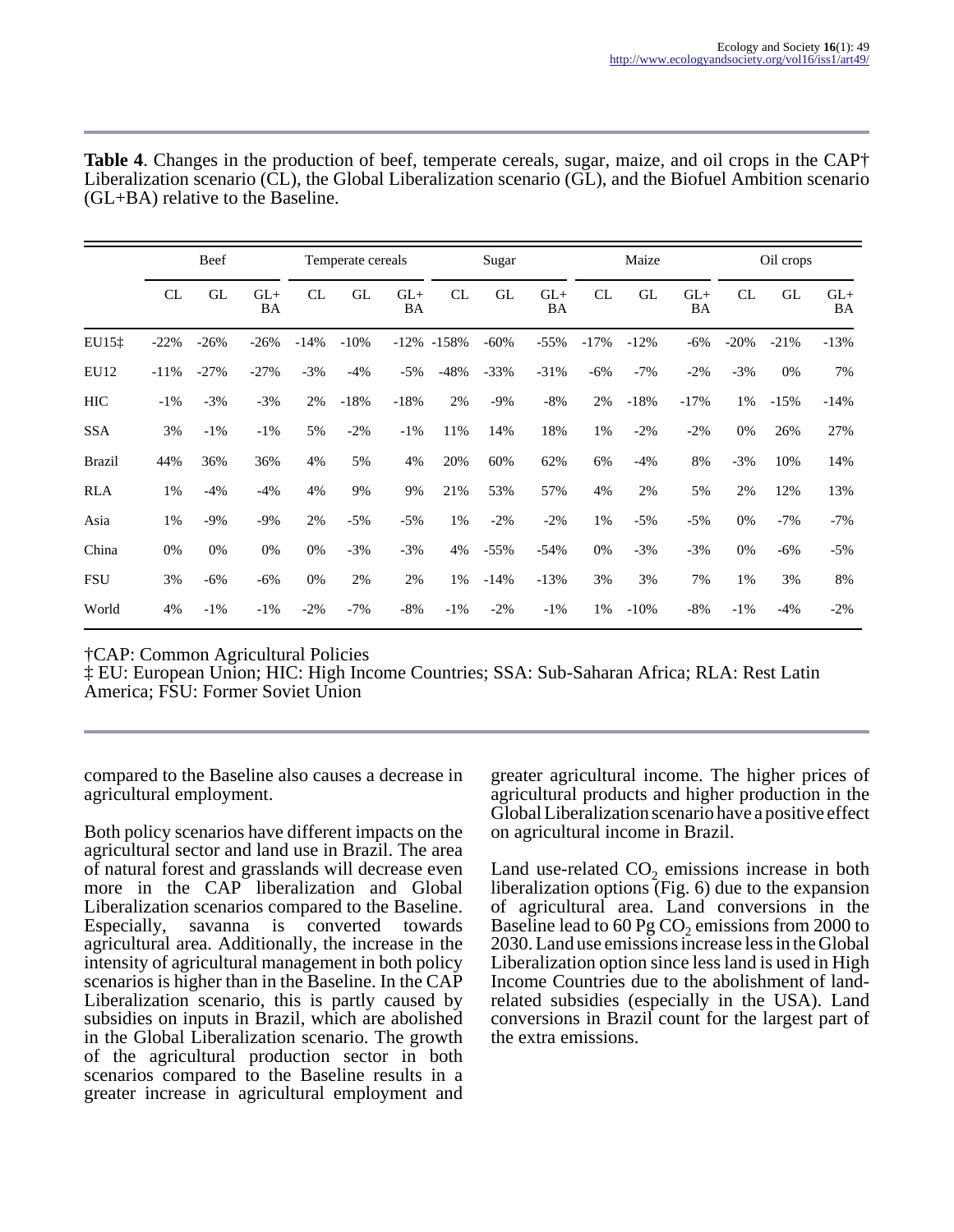**Fig. 4**. Change in real world prices of beef, temperate cereals, sugar, maize, and oil crops in the Common Agricultural Policies (CAP) Liberalization option, the Global Liberalization option, and the Biofuel Ambition option relative to the Baseline in 2030.



## **IMPACT OF EUROPEAN BIOFUEL POLICIES**

In this section, we compare the Biofuel Ambition option to the Global Liberalization option. The implementation of a mandatory blending target causes an increase in demand for biofuel crops in the biofuel option. Consequently, market prices decrease less than in the Global Liberalization option. The higher price within the EU drives an increase in production, not only in Europe but also in other regions of the world (Table 4). The obligated blending targets result in a relative increase in real world prices, especially for maize and oilseeds (Fig. 4).

Mainly maize, oilseeds, and sugar have been used as inputs for biodiesel or ethanol; therefore, we focus on these agricultural commodities. Maize production is increasing substantially in Brazil. Although this region is not the largest producer of maize, in the Biofuel Ambition scenario, it is, together with Former Soviet Union, High Income Countries, and the Rest of Latin America, one of the major exporters of maize to Europe. In the Biofuel

Ambition option, oilseeds are especially imported from Brazil and High Income Countries. Sugar production takes place mainly in Sub-Saharan Africa, Brazil, and Rest of Latin America for export to the EU. The imports of all biofuel crops together into the EU are 60% higher in the Biofuel Ambition option compared to the Global Liberalization option. The amount of oilseeds imported is even higher than the amount produced within the EU, and the volume of imported maize is 35% of the volume produced within the EU.

The spider diagrams in Fig. 7 show the trade-off between the environment and agricultural income and employment in three regions under the Biofuel Ambition option and the Global Liberalization option. In these regions, production changes the most between the biofuel option and the Global Liberalization scenario.

Within the EU15, the agricultural sector increases slightly compared to the Global Liberalization scenario. The Biofuel Ambition option results in a small increase in agricultural income and an expansion of agricultural area. This expansion is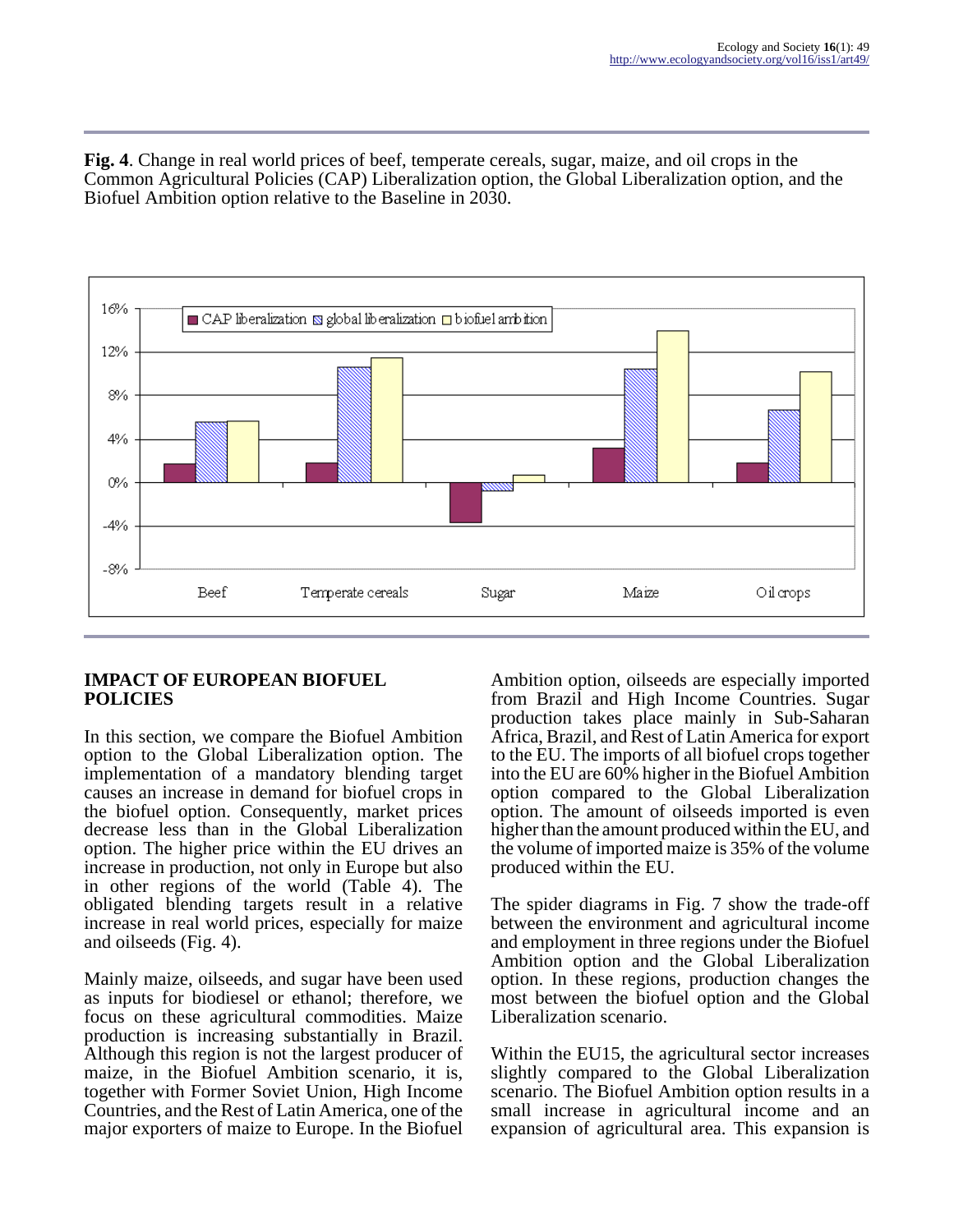**Fig. 5**. Trade-offs between environmental indicators, i.e., natural forest, natural grassland, and intensity of agricultural management, and socioeconomic indicators, i.e., agricultural income and agricultural employment in EU15, EU12, High Income Countries (HIC), and Brazil in the Common Agricultural Policies (CAP) Liberalization option and the Global Liberalization option compared to the Baseline.



especially at the cost of natural grasslands. The area of natural grasslands increases in the Global Liberalization option due to the abandonment of agricultural areas. In the EU12, especially the intensity of agriculture increases as an effect of the Biofuel Ambition option. In other words, the factor "land" has been substituted by capital and labor; therefore, yields are higher than in the Baseline. Changes in natural area, agricultural income, or employment are very small. Impacts of the Biofuel Ambition scenario are greatest in Brazil. Agricultural income and agricultural employment increase both in the Biofuel Ambition scenario. Agricultural area expands compared to the Global Liberalization scenario, and the agricultural area will be more intensively managed. Additionally, the area of natural forest decreases.

Global land use-related  $CO<sub>2</sub>$  emissions increase by 5% from 2000 to 2010 compared to the Baseline but decrease by 2% in the Global Liberalization option (Fig. 6). The 5.75% blending target has to be fulfilled from 2010 onwards. Therefore, most of the land conversion to expand agricultural land to produce biofuels takes place during this period. After 2010, land-related  $CO_2$  emissions are slightly greater in the Biofuel Ambition option compared to the Global Liberalization scenario.

#### **SENSITIVITY OF RESULTS**

The results of this analysis have to be interpreted in the context chosen for the Baseline scenario. Population growth and macro-economics are key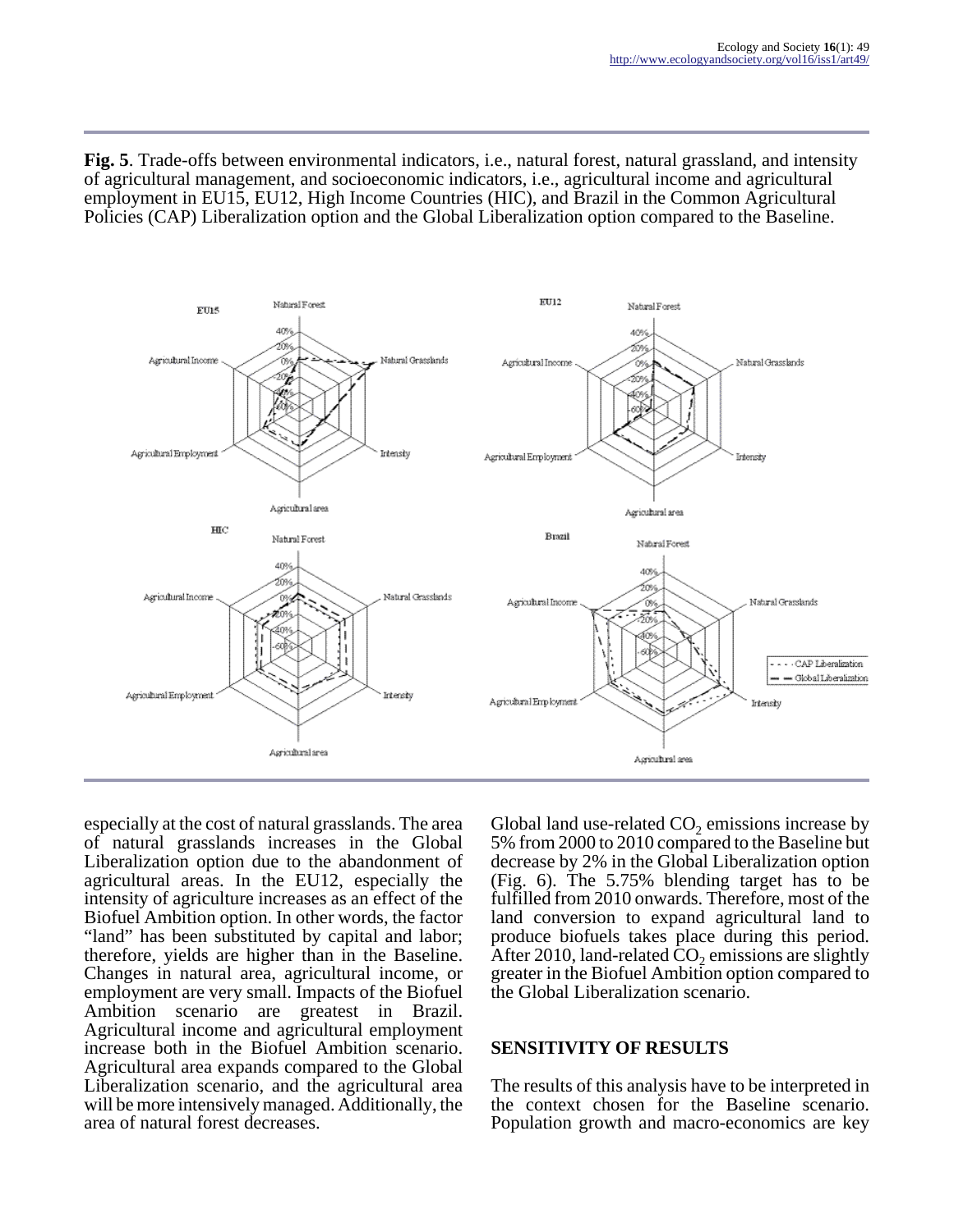

Fig. 6. Difference in cumulative land use-related  $CO_2$  emissions in the Common Agricultural Policies (CAP) Liberalization, the Global Liberalization option, and the Biofuel Ambition option compared to the Baseline.

drivers of agricultural demand and production. Both are taken as an assumption, whereas their uncertainty is high. Van Meijl et al. (2006) conducted a sensitivity analysis to test the robustness of the results of the LEITAP/IMAGE combination with respect to demographic and economic developments. Confidence intervals depend on regional land characteristics and the extent of macro-economic or population growth: the larger the possibilities to expand agricultural land or the higher the economic growth, the wider the confidence interval is. Shocks in population growth result in lower standard deviations than those associated with shocks in economic growth.

In this paper, we show the impacts of the implementation of the biofuel directive in a Global liberalization scenario. Impacts of the biofuel directive in four contrasting scenarios can be found in Rienks (2008). In a context without trade liberalization, most biofuel crops will be produced in the European Union. However, more than one third will be imported from other regions. More elaborative information about assumptions in the

context and their elaboration towards the indicators can be found in Eickhout and Prins (2008).

Next to the assumption of the Baseline, several model parameters play a crucial role. One of the crucial factors in the model is the assumption about elasticities depicting the shift in endowments for agricultural production (land, labor, capital). Elasticities that define the ability of substituting land used for one crop (e.g., vegetables and fruit) for another crop (like wheat) are other important factors. A sensitivity analysis of these assumptions will be examined in the near future.

## **DISCUSSION**

In this paper, we presented impacts of changes in European and global trade policies and European biofuel policies on environmental and socioeconomic indicators in other regions of the world. Our analysis shows that all policy options affect prices, trade patterns, and production of agricultural commodities in different regions. Therefore, land use, land use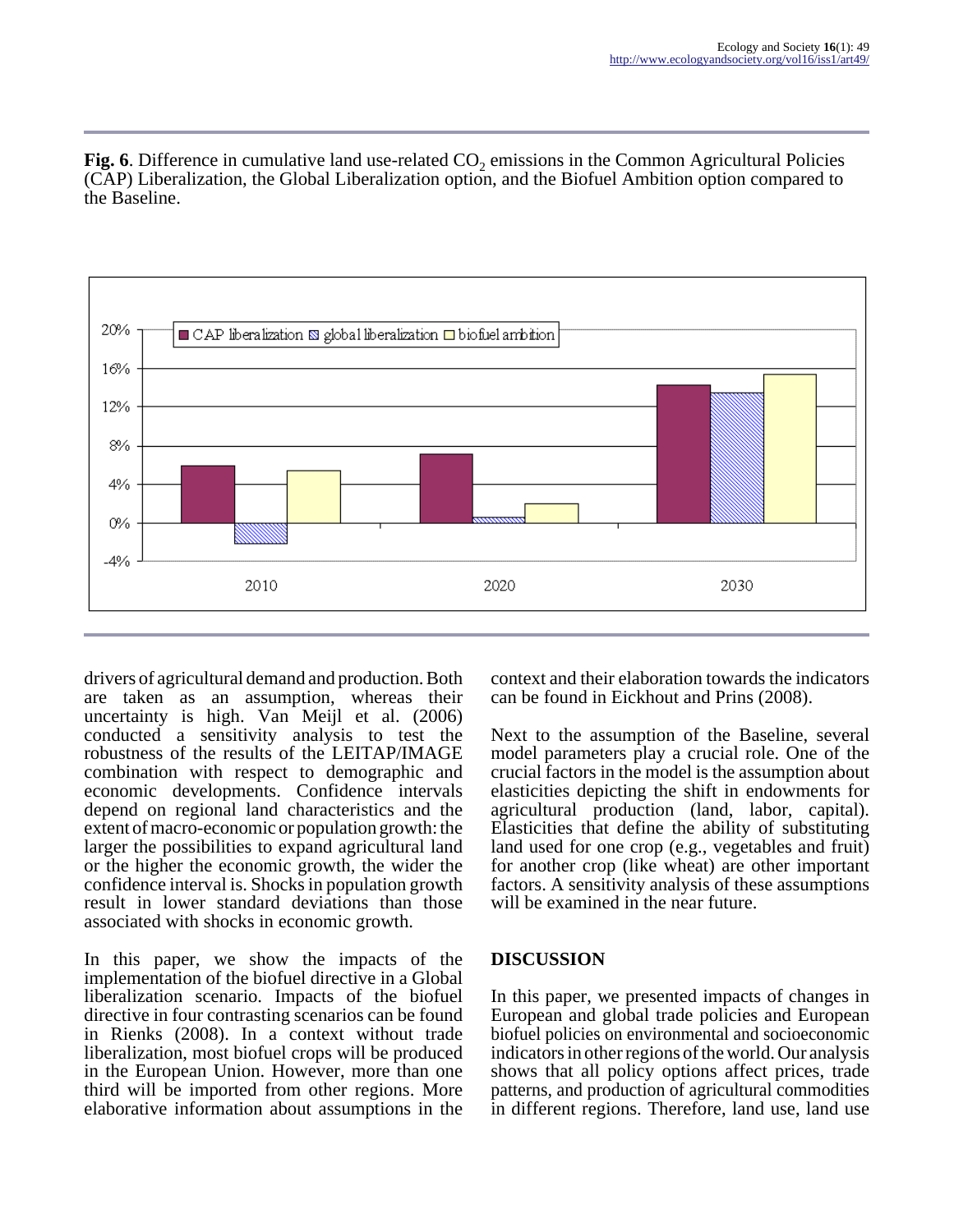**Fig. 7**. Trade-offs between environmental indicators, i.e., natural forest, natural grassland, and intensity of agricultural management, and socioeconomic indicators, i.e., agricultural income and agricultural employment in EU15, EU12, and Brazil in the Biofuel Ambition option compared to the Baseline.



management, and agricultural income and employment in other regions are also affected by changes in these policies.

Brazil appears to be the most sensitive region to changes in European agricultural and biofuel policies and global trade liberalization. Agricultural production in Brazil increases in the CAP Liberalization option, the Global Liberalization option, and the Biofuel Ambition option. Current trade structures play an important role here. Currently, Brazil is one of the largest exporters of beef; it is responsible for one third of global beef exports, whereas beef production in the Rest of Latin America is only  $\pm 25\%$  of the production in Brazil (FAPRI 2004). Another factor is the ability to increase agricultural production by expansion or

intensification. In 1998, 65% of Brazil's total area was still potentially available for agricultural production (Schnepf et al. 2001). Although land use change is driven by a complex system of several driving forces, globalization and access to global markets have major impacts (Lambin et al. 2001). Both agricultural expansion and agricultural intensification are important drivers of biodiversity loss (Matson et al. 1997, Millennium Ecosystem Assessment 2005). These two drivers increase in Brazil in the analyzed policy options, which implies that changes in biofuel and trade policies in regions other than Brazil can indirectly harm ecosystems and biodiversity in Brazil.

Besides the vulnerability of ecosystems in tropic regions (e.g., Brazil) with respect to biodiversity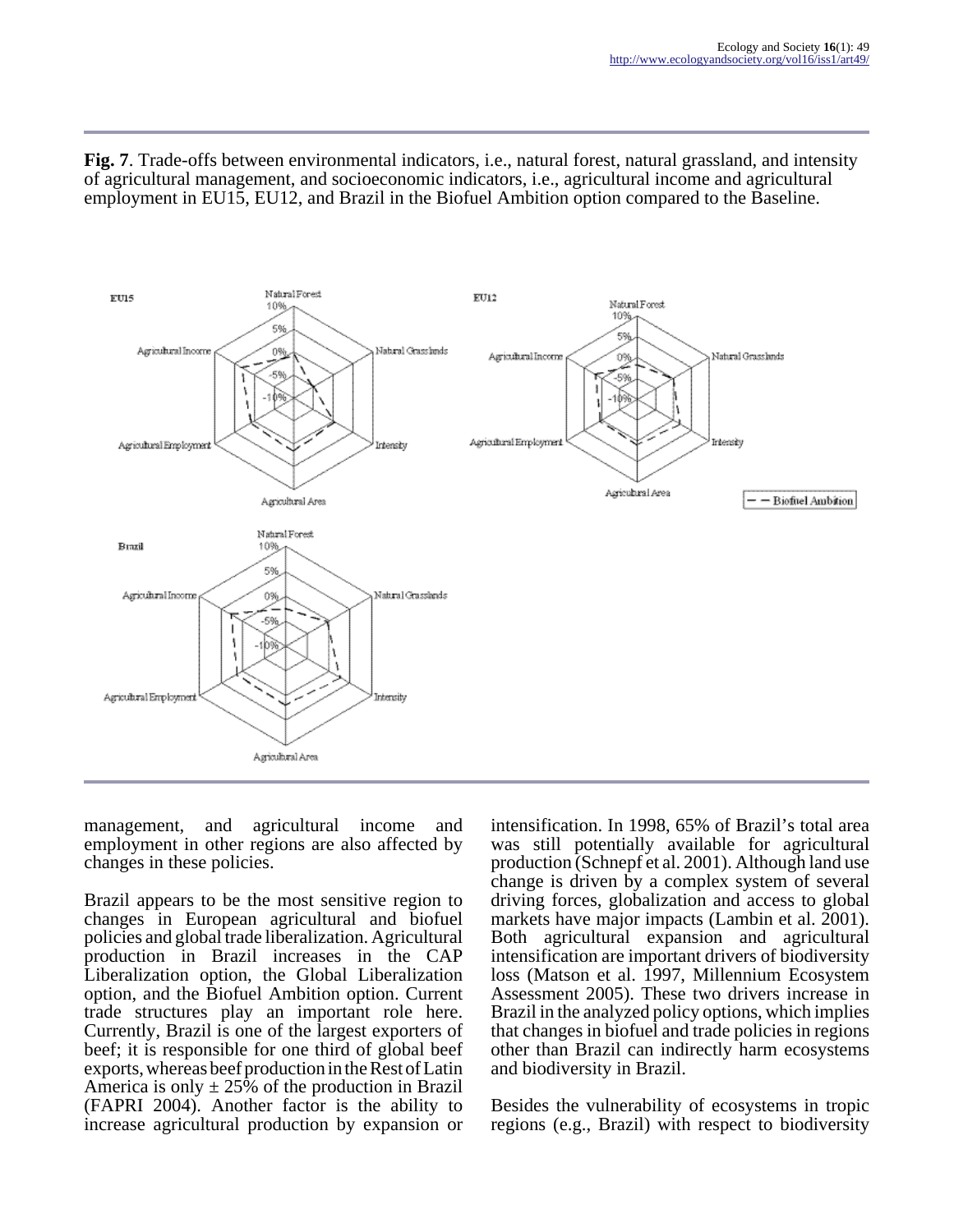(Myers et al. 2000, Mittermeier et al. 2003), a lot of carbon has been stored in those ecosystems (PBL 2010). Changing agricultural trade policies changes global production patterns; therefore, natural habitats are converted into agriculture. On the other hand, agricultural areas in the EU and North America have been abandoned, and regrowth of natural vegetation is occurring on this areas. However, the uptake of carbon during the regrowth of natural habitats on abandoned areas does not compensate for the  $CO<sub>2</sub>$  emitted due to clearing of natural habitats.

In the biofuel option, land-related emissions are especially high in the first decade. This is a result of the biofuel blending target, which has to be met in 2010. Land will be cleared in the first decade to produce the extra food or feed crops. The so-called "carbon debt" that results from clearing natural habitats should be repaid before biofuels are  $CO<sub>2</sub>$ neutral. For example, the conversion of tropical forest has a carbon payback time of more than 50 years to centuries, depending on the crops cultivated for biofuels or biodiesel (Fargione et al. 2008, Gibbs et al. 2008).

The socioeconomic indicators are positive for those regions that expand their production due to liberalization or biofuel policies. World market prices increase in all policy options except for sugar in the CAP Liberalization option. The same regions profit from the increasing world market price because they can increase their agricultural export. This results in an increase in agricultural income. On the other hand, Fabiosa et al. (2005) concluded that net importing countries will feel the negative impacts of increasing agricultural prices. This was the reality in several food importing countries during the high food prices in 2008 (FAO 2008).

According to Taheripour et al. (2008), including byproducts used as feed component for animals in the model framework will decrease areas needed for biofuel crops under biofuel mandates. However, the impact differs by region. The USA and EU increase their oilseeds area (by 2.5% and 1.9%, respectively) when by-products are included (Taheripour et al. 2008). Oilseed areas in temperate zones will increase because crops that were not profitable to grow for biofuels will be more profitable with byproducts included. Therefore, larger areas in the EU will be dedicated to biofuel crops than in Brazil, for example. In that case, the emission balance will also be different: less expansion in Brazil and more use

of "old" agricultural areas in the EU and USA will result in decreased  $CO<sub>2</sub>$  emissions. Another frequently mentioned point is the use of second generation biofuel crops. However, these crops are not expected to offer a viable large scale alternative before 2020 (Fairless 2007, Himmel 2007). In our analysis, the biofuel option includes only the European biofuel directive, but more regions do introduce biofuel policies at the moment, which increases the demand for biofuels. Therefore, the market for biofuel crops will become even tighter, and the global food crop area will increase by more than 10% (Stehfest et al. 2009).

Since changes in agricultural-related policies impact agricultural production in other regions, many trade-offs have to be taken into account. An example of taking into account the impacts of biofuel policies in other regions are the sustainability criteria included within the European biofuel directive (EC 2008). The debate is still going on regarding the kind of criteria that will be applied to achieve a desirable effect. So far, the criteria apply especially at the consignment level and do not take into account the displacement of other crops due to the additional pressure on agricultural production elsewhere. These indirect effects may also impact biodiversity and carbon emissions by land conversion practices (Eickhout et al. 2008a).

To avoid trade-offs when changing policies, policy responses need to be designed across scales and sectors. Merely looking at the agriculture or energy sector often does not take into account impacts on climate change or poverty. Besides, considering the abolishment of CAP subsidies only at the European scale can show a positive effect for European biodiversity due to abandonment or less intensive management. However, the impact on biodiversity globally can be negative due to changing agricultural trade patterns, expansion of agricultural land towards natural areas, and intensification of management systems.

## **CONCLUSIONS**

In this paper, we show the regional impact of changes in European agricultural and biofuel policies. Because of the assumed population and welfare increase in the Baseline scenario, global agricultural production and agricultural land use increases considerably towards 2030. Changes in policies especially affect agricultural production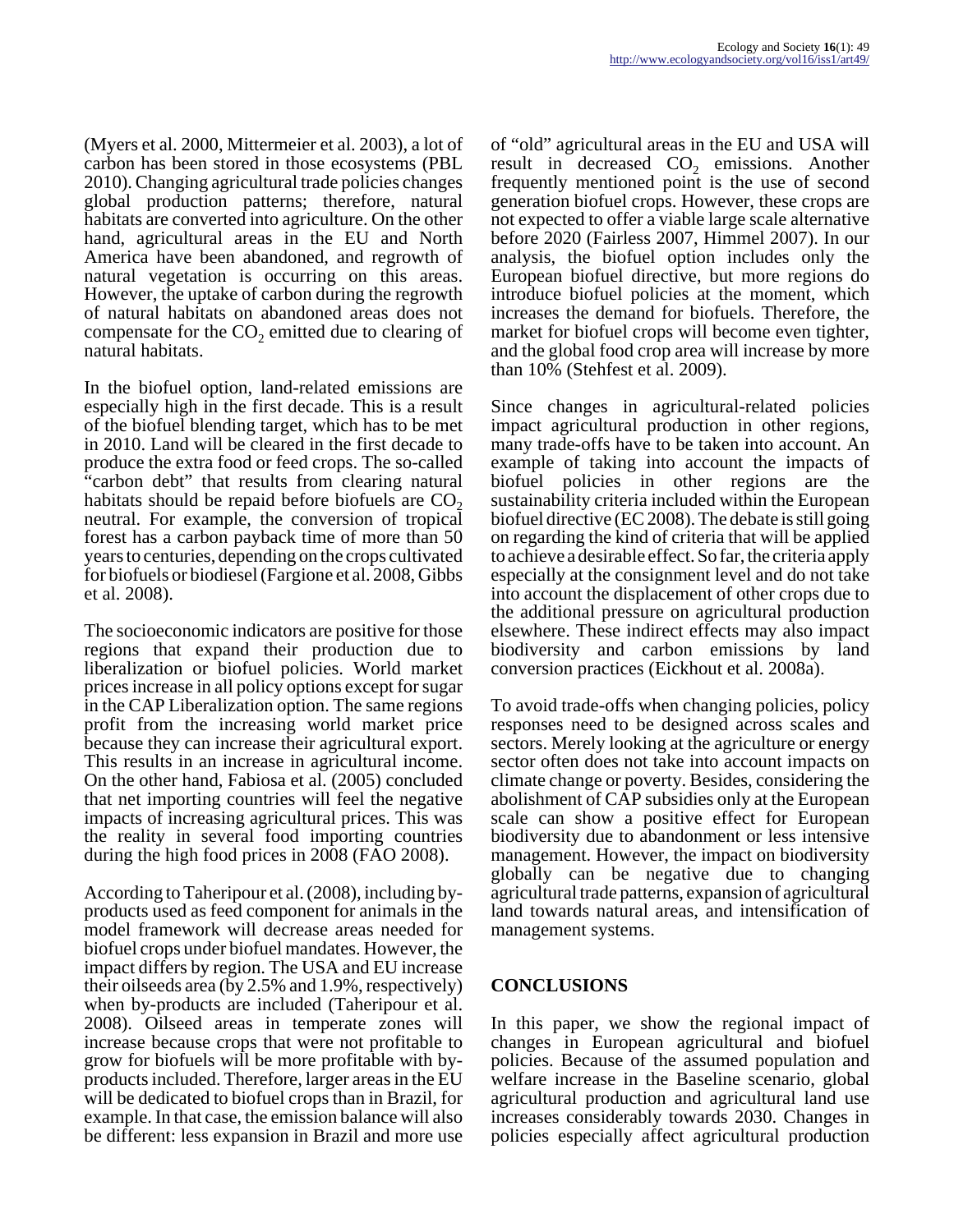and land use in specific regions. Shifting trade patterns, changes in agricultural production, and expansion of agricultural area or intensification of agriculture result in changes in land use and land use emissions. Higher prices for agricultural crops on the world market, together with changing production, raise agricultural income. Brazil is the region most affected due to its current trade and production patterns and the immense amount of potentially productive area. Although agricultural income in Brazil increases in all options, the area of natural forests and grasslands, and hence biodiversity, decreases. Global land-related  $CO<sub>2</sub>$ emissions rise due to shifting land patterns: land clearing in Brazil accounts for a rise in  $CO<sub>2</sub>$ emissions, whereas regrowth of natural areas on abandoned land in Europe and the USA reduces land-related  $CO_2$  emissions in those regions. Because expected population growth and wealth increase in the Baseline scenario result in increasing agricultural production and expansion agricultural area, the need for sustainable use of ecosystem goods and services, like water provision, climate regulation, or carbon storage will also increase without any changes in policies. Although policies have relatively little impact in that sense, arrangements or policies that avoid negative impacts of changing agricultural or biofuel policies in the European Union on other regions will be needed because those impacts could undo positive impacts within the European Union or in other regions.

*Responses to this article can be read online at: [http://www](http://www.ecologyandsociety.org/vol16/iss1/art49/responses/).ecologyandsociety.org/vol16/iss1/art49/ responses/*

## **Acknowledgments:**

*The work in this paper has been conducted as part of the Eururalis project commissioned by the Dutch Ministry of Agriculture, Nature and Food Quality. We would like to thank the two anonymous reviewers for their constructive comments. Further, we would like to thank Henk Westhoek , Elke Stehfest, and Ton Manders (PBL) for their extensive and useful comments.* 

## **LITERATURE CITED**

Alcamo, J., editor. 1994. IMAGE 2.0: integrated modelling of global climate change. *Water, Air and Soil Pollution* 76(1–2).

Alcamo, J., R. Leemans, and E. Kreileman, editors. 1999. *Global change scenarios of the 21st century. Results from the IMAGE 2.1 model.* Pergamon & Elseviers Science, London, UK.

Banse, M., H. van Meijl, A. Tabeau, and G. Woltjer. 2008. Will EU biofuel policies affect global agricultural markets? *European Review of Agricultural Economics* 35:117–141.

Birur, D. K., T. W. Hertel, and W. E. Tyner. 2008. *Impact of biofuel production on world agricultural markets: a computable general equilibrium analysis*. GTAP Working Paper No. 53. Center for Global Trade Analysis. Purdue University, West Lafayette, Indiana, USA.

Bruinsma, J. 2003. *World agriculture towards 2015/2030: an FAO perspective*. Food and Agriculture Organization of the United Nations, Rome, Italy.

Burniaux, J. M., and T. P. Truong. 2002. GTAP-E: an energy-environmental version of the GTAP model. GTAP Technical Paper No. 16. Center for Global Trade Analysis. Purdue University, West Lafayette, Indiana, USA.

Douglas, E. M., K. Sebastian, C. J. Vörösmarty, S. Wood, and K. M. Chomitz. 2005. *The role of tropical forests in supporting biodiversity and hydrological integrity.* World Bank Policy Research Paper 3635.

Eickhout, B., and A. G. Prins. 2008. *Eururalis 2.0. Technical background and indicator documentation.* Wageningen, The Netherlands. [online] URL: [http:](http://www.eururalis.eu/current/background/documents/TechnicalDocument2.pdf) //www.eururalis.eu/current/background/documents/ [TechnicalDocument2.pdf](http://www.eururalis.eu/current/background/documents/TechnicalDocument2.pdf).

Eickhout, B., G. J. van den Born, J. Notenboom, M. van Oorschot, J. P. M. Ros, D. P. van Vuuren, and H. J. Westhoek. 2008a. *Local and global consequences of the EU renewable directive for biofuels. Testing the sustainability criteria.* MNP Report 500143001, Netherlands Environmental Assessment Agency (MNP), Bilthoven, the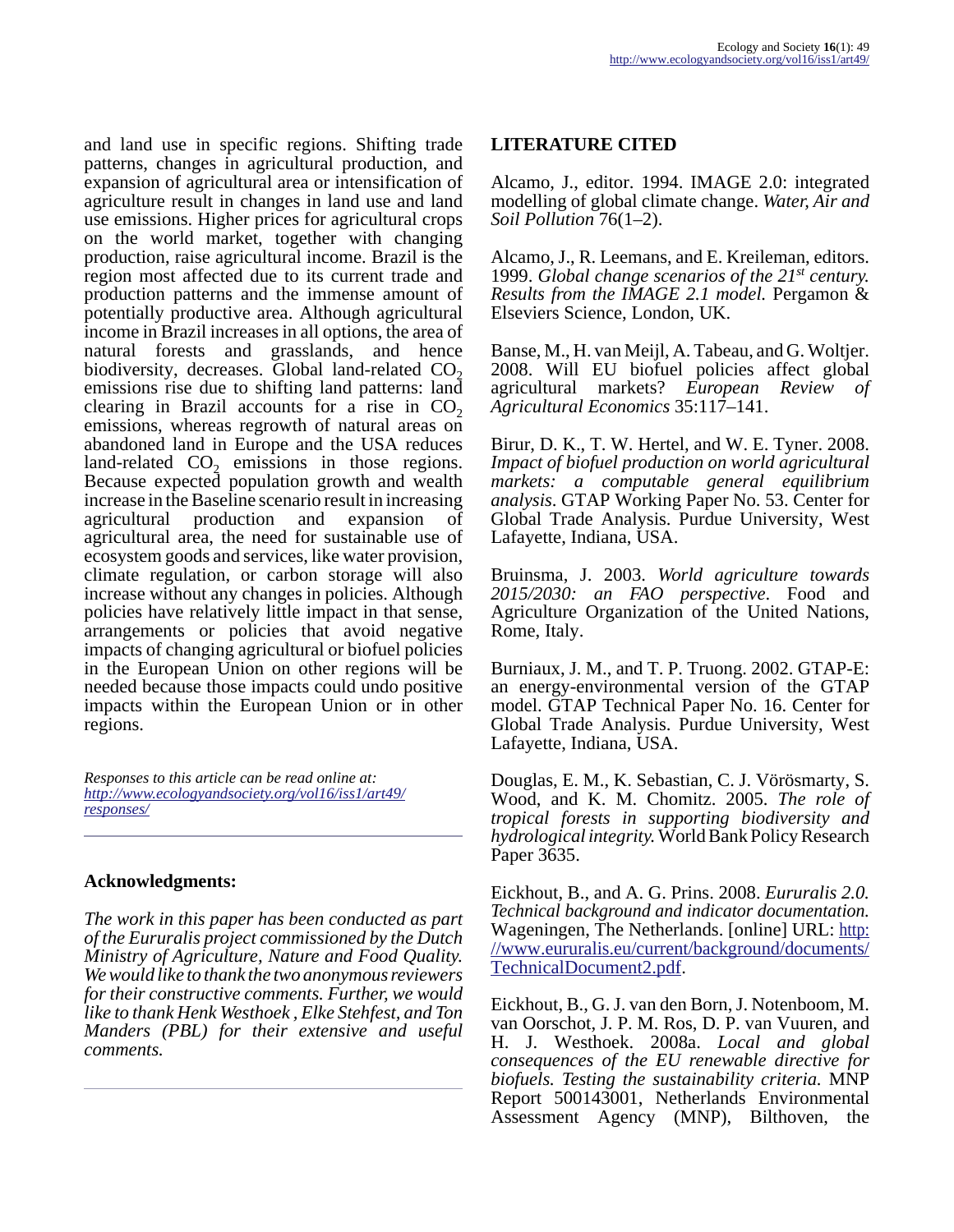Netherlands. [online] URL: [http://www.rivm.nl/bib](http://www.rivm.nl/bibliotheek/rapporten/500143001.pdf) [liotheek/rapporten/500143001.pdf](http://www.rivm.nl/bibliotheek/rapporten/500143001.pdf).

Eickhout, B., H. van Meijl, and A. Tabeau. 2006. Modelling agricultural trade and food production under different trade policies. *In* Netherlands Environmental Assessment Agency (MNP). 2006. *Integrated modelling of global environmental change. An overview of IMAGE 2.4.* Bilthoven, The Netherlands.

Eickhout, B., H. van Meijl, A. Tabeau, and T. van Rheenen. 2007. Economic and ecological consequences of four European land-use scenarios. *Land Use Policy* 24:562–575.

Eickhout, B., H. van Meijl, A. Tabeau, and E. Stehfest. 2008b. The impact of environmental and climate constraints on global food supply. *In* T. Hertel, S. Rose, and R. Tol, editors. *Economic analysis of land use in global climate change policy.* Routledge, USA, *in press*.

European Commission (EC). 2008. *Proposal for a directive of the European parliament and of the Council on the promotion of the use of energy from renewable sources.* European Commission, COM (2008) 30 final. Brussels, Belgium.

Fabiosa, J., J. Beghin, S. de Cara, A. Elobeid, C. Fang, M. Isik, H. Matthey, A. Saak, P. Westhoff, D. Scott Brown, B. Willot, D. Madison, S. Meyer, and J. Kruse. 2005. The Doha round of the World Trade Organization and agricultural markets liberalization: impacts on developing economies. *Review of Agricultural Economics* 27:317–335.

Fairless, D. 2007. Biofuel: the little shrub that could – maybe. *Nature* 449:652–655.

Fargione, J., J. Hill, D. Tilman, S. Polasky, and P. Hawthorne. 2008. Land clearing and the biofuel debt. *Science* 319:1235–1238.

Food and Agriculture Organization of the United Nations (FAO). 2008. *Soaring food prices: facts, perspectives, impacts and actions required.* FAO Document HLC/08/INF/1, accompanying the High-Level Conference on World Food Security: The challenges of climate change and bioenergy. Food and Agriculture Organization of the United Nations, Rome, Italy. [online] URL: [http://www.fao.org/file](http://www.fao.org/fileadmin/user_upload/foodclimate/HLCdocs/HLC08-inf-1-E.pdf) admin/user\_upload/foodclimate/HLCdocs/HLC08 [inf-1-E.pdf.](http://www.fao.org/fileadmin/user_upload/foodclimate/HLCdocs/HLC08-inf-1-E.pdf)

Food and Agricultural Policy Research Institute (FAPRI). 2004. *U.S. and world agricultural outlook*. Food and Agricultural Policy Research Institute, Iowa State University, Ames, Iowa, USA.

Francois, J., H. Van Meijl, and F. Van Tongeren. 2005. Trade liberalization and developing countries under the Doha round. *Economic Policy* 20– 42:349–391.

Gibbs, H. K., M. Johnston, J. A. Foley, T. Holloway, C. Monfreda, N. Ramankutty, and D. Zaks. 2008. Carbon payback times for crop-based biofuel expansion in the tropics: the effects of changing yield and technology. *Environmental Research Letters* 3.

Hanemaaijer, A., W. de Ridder, T. Aalbers, B. Eickhout, H. Hilderink, L. Hitman, T. Manders, D. Nagelhout, and A. Petersen. 2008. *The Netherlands in a sustainable world.* PBL Report 500084003, Netherlands Environmental Assessment Agency (PBL), Bilthoven, The Netherlands.

Hertel, T. 1997. *Global trade analysis: modeling and applications.* Cambridge University Press, Cambridge, UK.

Hertel, T., and R. Keeney. 2006. Assessing the impact of WTO reforms on world agricultural markets: a new approach. Pages 402–428 *in* A. Sarris and D. Hallam, editors. *Agricultural commodity markets and trade: new approaches to analyzing market structure and instability.* Edward Elgar Publishing, UK.

Himmel, M. E. 2007. Biomass recalcitrance: engineering plants and enzymes for biofuels production. *Science* 315:804–807.

IMAGE team. 2001. *The IMAGE 2.2 implementation of the SRES scenarios.* RIVM, Bilthoven, The Netherlands.

Klein Goldewijk, K., J. G. van Minnen, G. J. J. Kreileman, M. Vloedbeld, and R. Leemans. 1994. Simulating the carbon flux between the terrestrial environment and the atmosphere. *Water, Air and Soil Pollution* 76:199–230.

Klijn, J. A., L. A. E. Vullings, M. v. d. Berg, H. van Meijl, R. van Lammeren, T. van Rheenen, A. A. Tabeau, A. Veldkamp, P. H. Verburg, H. Westhoek,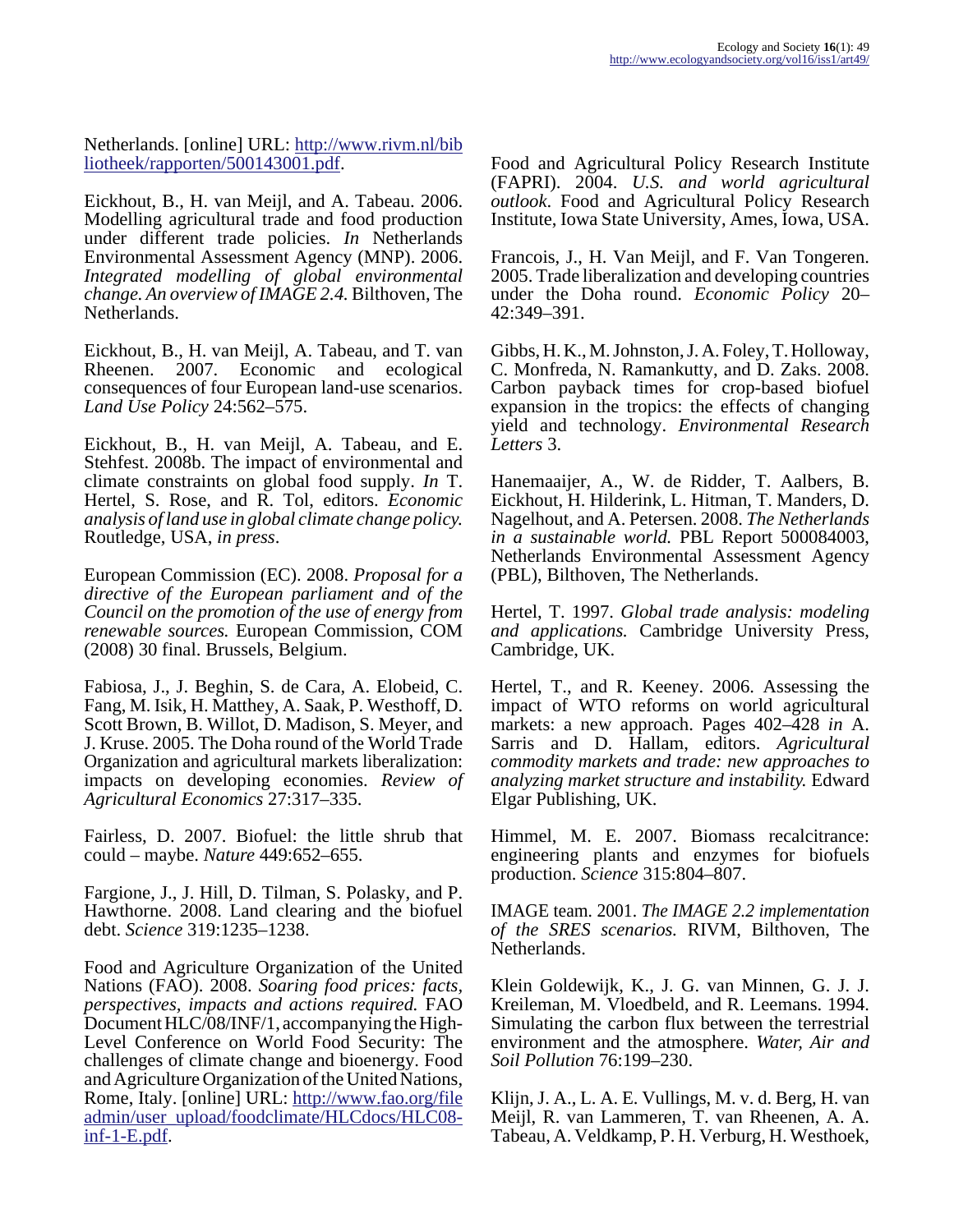and B. Eickhout. 2005. *The EURURALIS study: technical document*. Alterra Report 1196. Wageningen, the Netherlands.

Lambin, E. F., B. L Turner, H. J. Geist, S. B. Agbola, A. Angelsen, J. W. Bruce, O. T. Coomes, R. Dirzo, G. Fischer, C. Folke, P. S. George, K. Homewood, J. Imbernon, R. Leemans, X. Li, E. F. Moran, M. Mortimore, P. S. Ramakrishnan, J. F. Richards, H. Skånes, W. Steffen, G. D. Stone, U. Svedin, T. A. Veldkamp, C. Vogel, and J. Xu. 2001. The causes of land-use and land-cover change: moving beyond the myths. *Global Environmental Change* 11:261– 269.

Leemans, R., B. Eickhout, B. Strengers, L.<br>Bouwman, and M. Schaeffer. 2002. The Bouwman, and M. Schaeffer. 2002. The consequences of uncertainties in land use, climate and vegetation responses on the terrestrial carbon. *Science in China* 45:126–141.

Matson, P. A., W. J. Parton, A. G. Power, and M. J. Swift. 1997. Agricultural intensification and ecosystem properties. *Science* 277:504–509.

Millennium Ecosystem Assessment. 2005. *Ecosystems and human well-being: biodiversity synthesis.* World Resources Institute, Washington, D.C., USA. [online] URL: [http://www.maweb.org/docum](http://www.maweb.org/documents/document.354.aspx.pdf) [ents/document.354.aspx.pdf.](http://www.maweb.org/documents/document.354.aspx.pdf)

Mittermeier, R. A., C. G. Mittermeier, T. M. Brooks, J. D. Pilgrim, W. R. Konstant, G. A. B. Da Fonseca, and C. Kormos. 2003. Wilderness and biodiversity conservation. *Proceedings of the National Academy of Science* 100:10309–10313.

Myers, N., R. A. Mittermeier, C. G. Mittermeier, G. A. B. Da Fonseca, and J. Kent. 2000. Biodiversity hotspots for conservation priorities. *Nature* 403:853–858.

Nakicenovic, N., editor. 2000. Special report on emission scenarios. Intergovernmental Panel on Climate Change (IPCC), Geneva, Switzerland.

Nellemann, C., M. MacDevette, T. Manders, B. Eickhout, B. Svihus, A. G. Prins, and B. P. Kaltenborn. 2009. *The environmental food crisis. The environment's role in averting future food crises. A UNEP Rapid Response Assessment*. UNEP, GRID-Arendal, Norway.

Netherlands Environmental Assessment Agency (MNP). 2006. *Integrated modelling of global environmental change. An overview of IMAGE 2.4.* A. F. Bouwman, T. Kram, and K. Klein Goldewijk, editors. Netherlands Environmental Assessment Agency, Bilthoven, The Netherlands. [online] URL: [http://www.rivm.nl/bibliotheek/rapporten/50](http://www.rivm.nl/bibliotheek/rapporten/500110002.pdf) [0110002.pdf.](http://www.rivm.nl/bibliotheek/rapporten/500110002.pdf)

Netherlands Environmental Assessment Agency (PBL). 2010. *Growing within limits. A report to the Global Assembly 2009 of the Club of Rome*. PBL report 500201001, Netherlands Environmental Assessment Agency, Bilthoven, the Netherlands.

Nowicki, P., H. van Meijl, A. Knierim, M. Banse, J. Helming, P. Margraf, B. Matzdorf, R. Mnatsakanian, M. Reutter, I. Terluin, K. Overmars, D. Verhoog, C. Weeger, and H. Westhoek. 2006. *Scenar 2020. Scenario study on agriculture and the rural world.* European Commission, Brussels, Belgium. [online] URL: [http://ec.europa.eu/agricul](http://ec.europa.eu/agriculture/agrista/2006/scenar2020/final_report/scenar2020final.pdf) ture/agrista/2006/scenar2020/final\_report/scenar2020final. [pdf.](http://ec.europa.eu/agriculture/agrista/2006/scenar2020/final_report/scenar2020final.pdf)

Rienks, W. 2008. *The future of rural Europe. An anthology based on the results of the Eururalis 2.0 scenario study.* Wageningen UR and Netherlands Environmental Assessment Agency, Wageningen, The Netherlands. [online] URL: [http://www.eurura](http://www.eururalis.eu/current/background/documents/The%20future%20of%20rural%20Europe.pdf) [lis.eu/current/background/documents/The%20future%](http://www.eururalis.eu/current/background/documents/The%20future%20of%20rural%20Europe.pdf) [20of%20rural%20Europe.pdf](http://www.eururalis.eu/current/background/documents/The%20future%20of%20rural%20Europe.pdf).

Rotmans, J. 1990. *IMAGE: an integrated model to assess the greenhouse effect.* RIVM, Bilthoven, The Netherlands.

Schnepf, R. D., E. Dohlman, and C. Bolling. 2001. *Agriculture in Brazil and Argentina: developments and prospects for major field crops.* Economic Research Service, U.S. Department of Agriculture, Washington, D.C., USA.

Stehfest, E., G. B. Woltjer, A. G. Prins, B. Eickhout, and M. Banse. 2009. First and second generation biofuels up to 2030: possible scenarios and their environmental impacts. Paper presented at the AGSAP conference, 10–12 March 2009, Egmond aan Zee, The Netherlands.